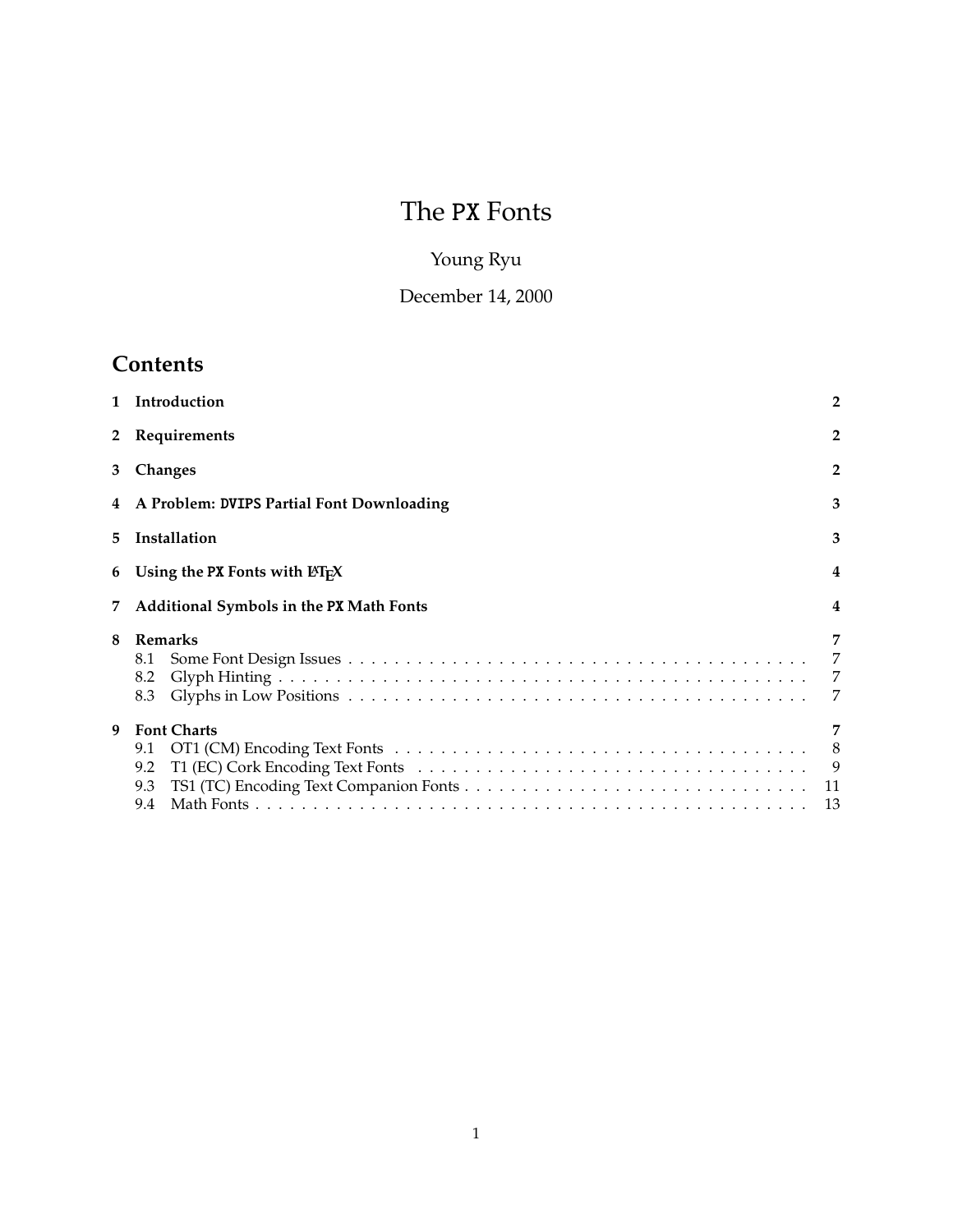## **1 Introduction**

The PX fonts consist of

- 1. virtual text roman fonts using Adobe Palatino (or URWPalladioL) with some modified and additional text symbols in the OT1, T1, and TS1 encoding
- 2. virtual text sans serif fonts using Adobe Helvetica (or URW NimbusSanL) with additional text symbols in OT1, T1, TS1, and LY1 encodings (Provided in the TX fonts distribution)
- 3. monospaced typewriter fonts in OT1, T1, TS1, and LY1 encodings (Provided in the TX fonts distribution)
- 4. math alphabets using Adobe Palatino (or URWPalladioL) with modified metrics
- 5. math fonts of all symbols corresponding to those of Computer Modern math fonts (CMSY, CMMI, CMEX, and Greek letters of CMR)
- 6. math fonts of all symbols corresponding to those of  $\mathcal{A}_{\mathcal{M}}\mathcal{S}$  fonts (MSAM and MSBM)
- 7. additional math fonts of various symbols

All fonts are in the Type 1 format (in afm and pfb files). Necessary tfm and vf files together with  $\text{ETr} \times 2_{\epsilon}$ package files and font map files for dvips are provided.

**The** PX **fonts and related files are distributed without any guaranty or warranty. I do not assume responsibility for any actual or possible damages or losses, directly or indirectly caused by the distributed files.** The PX fonts are distributed under the GNU public license (GPL). The fonts will be improved and additional glyphs will be added in the future.

# **2 Requirements**

Since sans serif fonts based on Adobe Helvetica (or URW NimbusSanL) and monospaced typewriter fonts of the TX fonts are to be used with the PX fonts, one must get and properly install the TX fonts, which are available from CTAN (or www.utdallas.edu/~ryoung/txfonts).

## **3 Changes**

- **0.1** (November 30, 2000) 1st public release
- **0.2** (Decemver 4, 2000)
	- Redesign of various math symbols to be more consistent with Palatino text fonts.
	- Improved Metrics
- **0.3** (Decemver 7, 2000)
	- More large operators symbols
	- Now  $\ldots$  (() and  $\tag{ }$  are delimiters.
	- An alternative math italic  $q$  (produced by  $\varphi$ )

**0.4** (Decemver 12, 2000)

- T1 and TS1 encodings supported
- Various bugs fixed

**1.0** (November 14, 2000)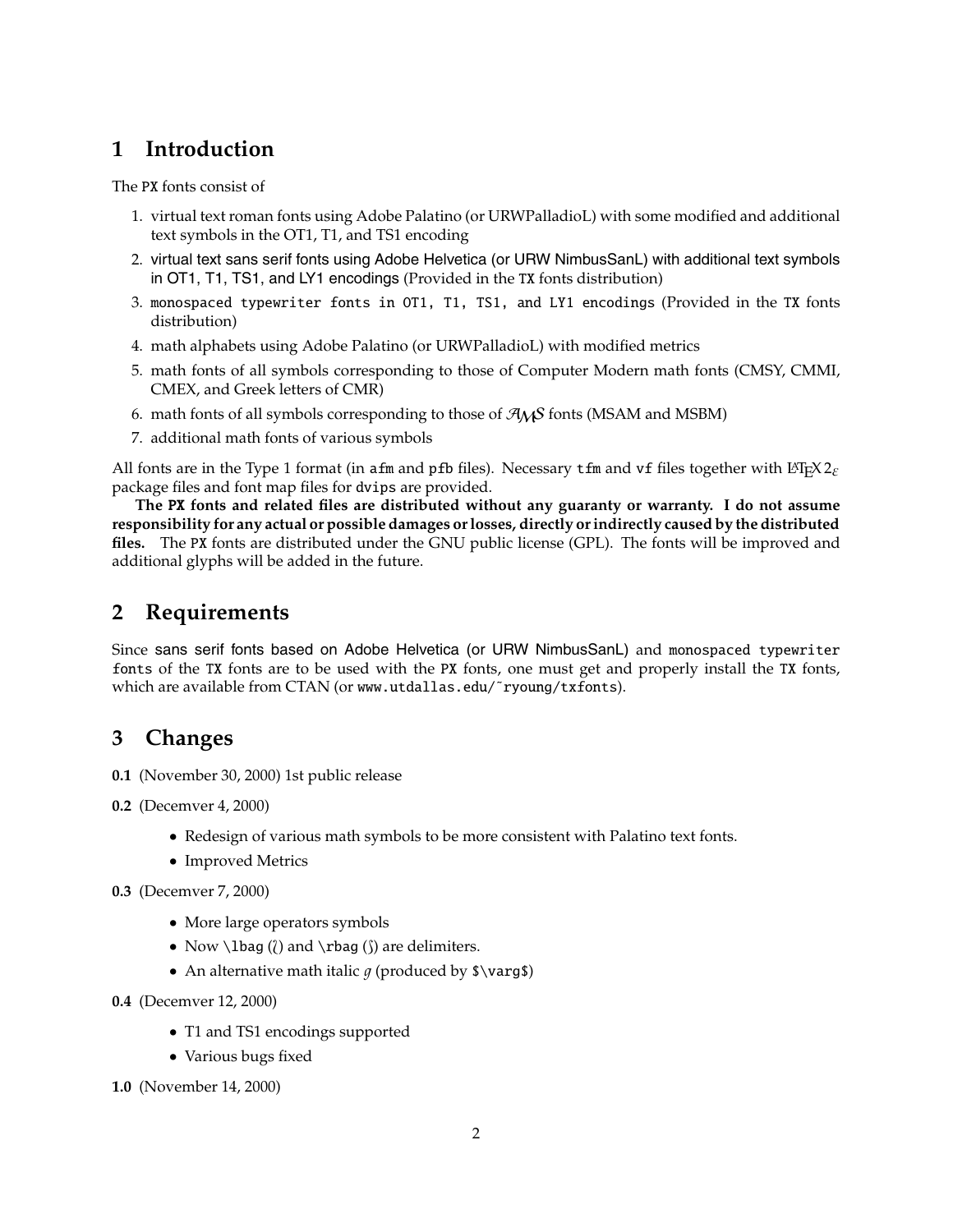- Minor problem fixes.
- Hopefully, this is the final version ...

## **4 A Problem:** DVIPS **Partial Font Downloading**

It was reported that when PX fonts are partially downloaded with dvips, some HP Laserprinters (with Postscript) cannot print documents. To resolve this problem, turn the partial font downloading off. See the dvips document for various ways to turn off partial font downloading.

*Even though one does not observe such a problem, I would like to strongly recommend to turn off dvips partial font downloading.*

## **5 Installation**

Put all files in afm, tfm, vf, and pfb files in proper locations of your T<sub>E</sub>X system. For MikT<sub>E</sub>X, they may go

```
\localtexmf\fonts\afm\pxr\
\localtexmf\fonts\tfm\pxr\
\localtexmf\fonts\vf\pxr\
\localtexmf\fonts\type1\pxr\
```
The all files of the input directory must be placed where LATEX finds its package files. For MikTEX, they may go

```
\localtexmf\tex\latex\pxr\
```
Put the pxr.map, pxr1.map, and pxr2.map files of the dvips directory in a proper place that dvips refers to. For MikT<sub>E</sub>X, they may go

```
\localtexmf\dvips\config\
```
Also add the reference to pxr2.map in the dvips configuration file (config.ps)

```
...
% Configuration of postscript type 1 fonts:
p psfonts.map
p +pxr2.map
...
```
and in the PDFT<sub>F</sub>X configuration file ( $pdftextrm{ex.cfg}$ )

```
...
% pdftex.map is set up by texmf/dvips/config/updmap
map pdftex.map
map +pxr2.map
...
```
(The pxr.map file has only named references to the Adobe Palatino fonts; the pxr1.map file makes dvips load Adobe Palatino font files; and the pxr2.map file makes dvips load URWPalladioL font files.) Be sure to get URWPalladioL fonts included in the recent Ghostscript distribution and properly install them in your texmf tree. If you have the real Adobe Palatino font files, put pxr1.map instead of pxr2.map in dvips and PDFT<sub>E</sub>X configuration files.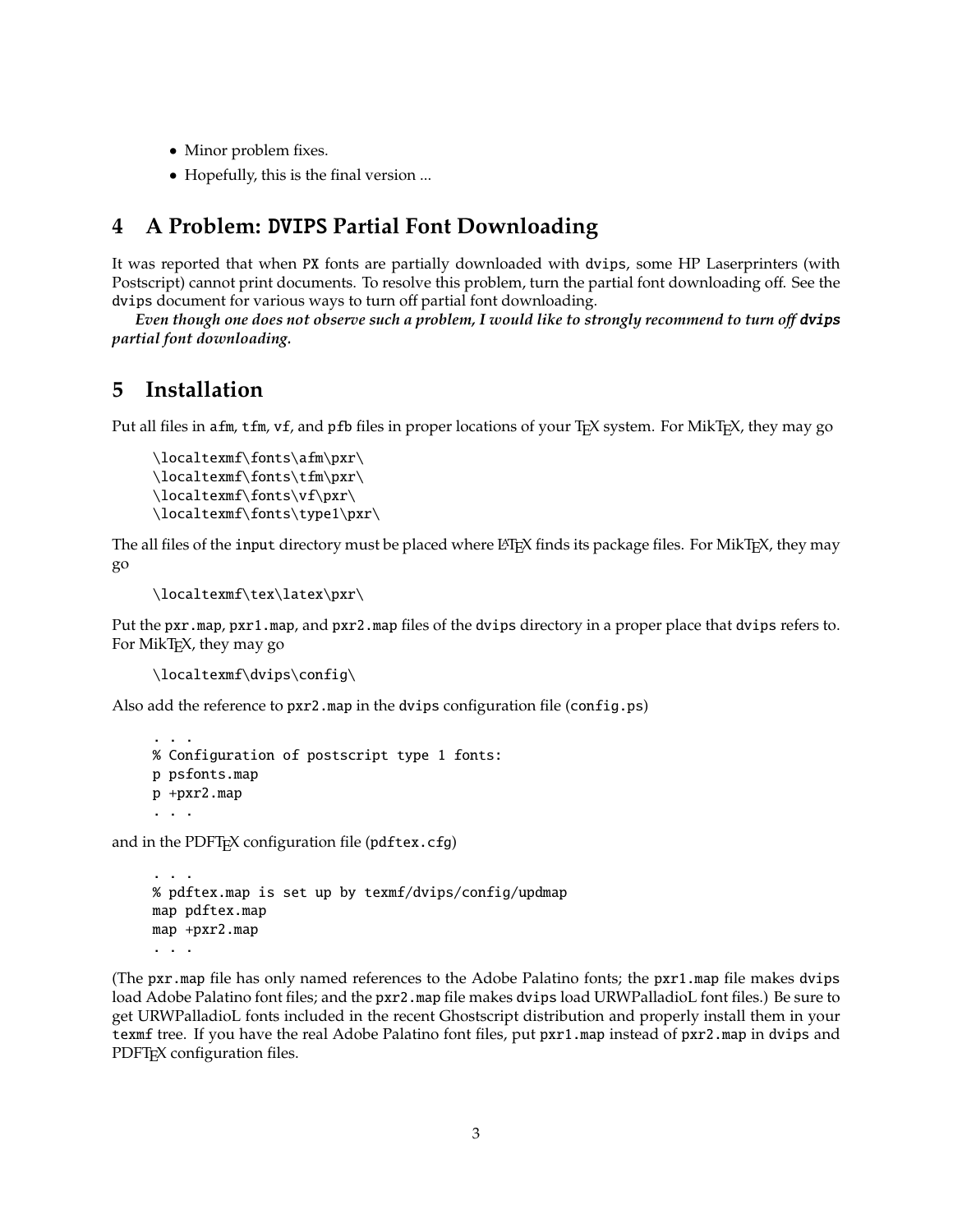# **6 Using the** PX **Fonts with LATEX**

It is as simple as

\documentclass{article} \usepackage{pxfonts}

\begin{document}

This is a very short article.

\end{document}

# **7 Additional Symbols in the** PX **Math Fonts**

*All* CM symbols are included in the PX math fonts. In addition, the PX math fonts provide or modify the following symbols, including all of  $A_{M}S$  and most of LHEX symbols.

#### **Binary Operator Symbols**

- $\circ$  \medcirc  $\bullet$  \medbullet  $\mathcal{P}$  \invamp  $\circ$  \circledwedge  $\circ$  \circledvee  $\circ$  \circledbar  $\circ$  \circledbslash  $\circ$
- \boxbslash \boxbar \boxslash
- $\ell$  \Wr
- $\triangleright \ \rho$
- 
- $\leq \nu$ nlhd

## **Binary Relation Symbols**

← \mappedfrom ←− \longmappedfrom ⇒ \Mapsto =⇒ \Longmapsto ⇐ \Mappedfrom ⇐= \Longmappedfrom → \mmapsto −→ \longmmapsto ← \mmappedfrom ←− \longmmappedfrom ⇒ \Mmapsto =⇒ \Longmmapsto ⇐ \Mmappedfrom ⇐= \Longmmappedfrom ∥ \varparallel  $\sqrt{ }$  $\vartheta$ llelinv  $\# \vartheta$  \nvarparallel  $\# \vartheta$ ∶≈  $\colon$   $\infty$   $\infty$   $\infty$   $\infty$   $\infty$  $\therefore$  \Colonsim  $\Rightarrow$  \doteq  $\circ$  \multimapinv  $\circ$  \multimapboth  $\rightarrow$  \multimapdot  $\bullet$  \multimapdotinv  $\bullet$  $\mathcal{O}\mathcal{O}$  \multimapdotboth  $\circ \rightarrow \mathcal{O}$  \multimapdotbothB  $\blacksquare$  $\text{#} \quad \text{VvDash} \quad \cong \ \text{cong}$  $\leq$   $\langle$   $\rangle \geq$   $\langle$   $\rangle \geq$   $\langle$   $\rangle \geq$   $\langle$   $\rangle \geq$   $\langle$   $\rangle \geq$   $\langle$   $\rangle \geq$   $\langle$   $\rangle \geq$   $\langle$   $\rangle \geq$   $\langle$   $\rangle \geq$   $\langle$   $\rangle \geq$   $\langle$   $\rangle \geq$   $\langle$   $\rangle \geq$   $\langle$   $\rangle \geq$   $\langle$   $\rangle \geq$   $\langle$   $\rangle \geq$   $\langle$   $\rangle \geq$   $\langle$   $\r$  $\sharp$  \nsuccsim  $\sharp$  \nlesssim  $\sharp$  \ngtrsim  $\not\leq$  $\label{eq:1}$   $\lambda$   $\geq$   $\lambda$   $\geq$   $\alpha$   $\leq$   $\alpha$   $\leq$   $\alpha$  $\neq$  $\infty$ ccurlyeq  $\oint$  \ngtrless  $\neq$  \nlessgtr

- 
- 
- A \nplus B \boxast
	-
- **H** \sqcupplus **A** \sqcapplus
- $\triangle$  \lhd  $\triangle$  \unrhd

- 
- 
- 
- 
- 
-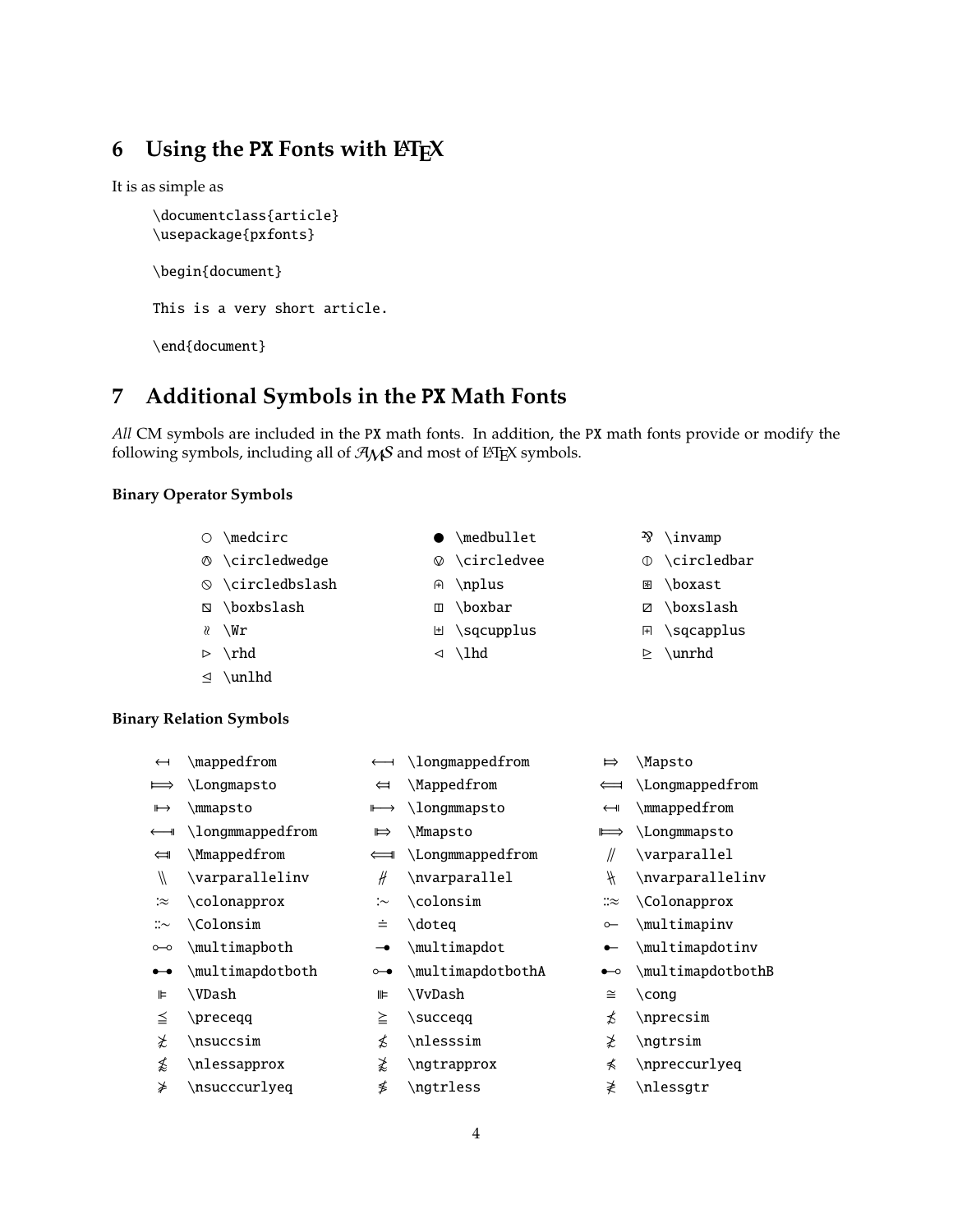| $\neq$                | \nbumpeq               | $\neq$                             | \nBumpeq              | $\downarrow$          | \nbacksim             |
|-----------------------|------------------------|------------------------------------|-----------------------|-----------------------|-----------------------|
| ≠                     | \nbacksimeq            | $\neq$                             | \neq, \ne             | $\neq$                | \nasymp               |
| ≢                     | \nequiv                | $\boldsymbol{\not\sim}$            | \nsim                 | $\approx$             | \napprox              |
| ¢                     | \nsubset               | ⊅                                  | \nsupset              | ≮                     | $\n\t\ldots$          |
| ≯                     | $\ngg$                 | $\boldsymbol{\varkappa}$           | \nthickapprox         | ≉                     | \napproxeq            |
| ≴                     | \nprecapprox           | ≵                                  | \nsuccapprox          | ≰                     | \npreceqq             |
| ≱                     | \nsucceqq              | $\neq$                             | \nsimeq               | ∉                     | \notin                |
| ∌                     | \notni, \notowns       | ∉                                  | \nSubset              | ∌                     | \nSupset              |
| ⋢                     | \nsqsubseteq           | ⋣                                  | \nsqsupseteq          | $\coloneqq$           | \coloneqq             |
| $=$ :                 | \eqqcolon              | :                                  | \coloneq              | ≕:                    | \eqcolon              |
| $::=$                 | \Coloneqq              | ≕∷                                 | \Eqqcolon             | $\mathrel{\mathop:}=$ | \Coloneq              |
| $-\mathrel{\mathop:}$ | \Eqcolon               | $\rightarrow$                      | \strictif             | $\epsilon$            | \strictfi             |
| ೫                     | \strictiff             | $\circ$                            | \circledless          | $\circledcirc$        | \circledgtr           |
| $\ltimes$             | \lJoin                 | $\bowtie$                          | \rJoin                | $\bowtie$             | \Join, \lrJoin        |
| $\times$              | \openJoin              | $\bowtie$                          | \lrtimes              | $\pmb{\times}$        | \opentimes            |
| 亡                     | \nsqsubset             | ⊅                                  | \nsqsupset            | ← →                   | \dashleftarrow        |
| --→                   | \dashrightarrow        | $\left\langle \cdot \right\rangle$ | \dashleftrightarrow   | ⇜                     | \leftsquigarrow       |
| $\nrightarrow$        | \ntwoheadrightarrow    | $\leftarrow$                       | \ntwoheadleftarrow    | //                    | \Nearrow              |
| ⇘                     | <i><b>\Searrow</b></i> | $\nearrow$                         | \Nwarrow              | $\mathscr{U}$         | <i><b>Swarrow</b></i> |
| Щ                     | \Perp                  | $\sim$                             | \leadstoext           | $\rightsquigarrow$    | \leadsto              |
| $\Box \rightarrow$    | \boxright              | $\leftarrow$                       | \boxleft              | $\overline{E}$        | \boxdotright          |
| $\leftarrow$          | \boxdotleft            | $\leftrightarrow$                  | \Diamondright         | $\leftrightarrow$     | \Diamondleft          |
| $\diamond\rightarrow$ | \Diamonddotright       | $\leftrightarrow$                  | \Diamonddotleft       | $\Rightarrow$         | \boxRight             |
| $\Longleftarrow$      | \boxLeft               | $\Box$                             | \boxdotRight          | $\Longleftrightarrow$ | \boxdotLeft           |
| $\Leftrightarrow$     | \DiamondRight          | $\Leftrightarrow$                  | \DiamondLeft          | ⇎                     | \DiamonddotRight      |
| $\Leftrightarrow$     | \DiamonddotLeft        | $\leftrightarrow$                  | \circleright          | $\leftarrow$          | \circleleft           |
| $\odot \rightarrow$   | \circleddotright       | $\odot$                            | \circleddotleft       | g                     | \multimapbothvert     |
| Î                     | \multimapdotbothvert   | $\int$                             | \multimapdotbothAvert | $\mathbf{r}$          | \multimapdotbothBvert |

## **Ordinary Symbols**

- 
- 
- 
- ϑ \varthetaup ι \iotaup κ \kappaup
- $λ \lambda up \wedge v \nuup$
- 
- 
- ς \varsigmaup  $τ \tau \tau$  νarsigmaup  $τ \tau$
- 
- 
- 
- 
- 
- 
- 
- 
- $ρ \rho\no \sigma \sigma\no \sigma$ 
	-
- φ \phiup  $\phi$  \varphiup  $\chi$  \chiup
	-
- α \alphaup  $\beta$  \betaup  $\gamma$  \gammaup
- δ \deltaup  $\epsilon$  \epsilonup  $\epsilon$  \warepsilonup
- $ζ \zeta \$  +  $η \setminus \text{e} \setminus \theta$  +  $θ \setminus \text{t}$ 
	-
	-
- ξ  $xiup$   $π$   $piup$   $ω$   $varpiup$ 
	-
	-
	-
- $ψ \psi \rightarrow ω \omega$  \omegaup  $\Diamond \phi$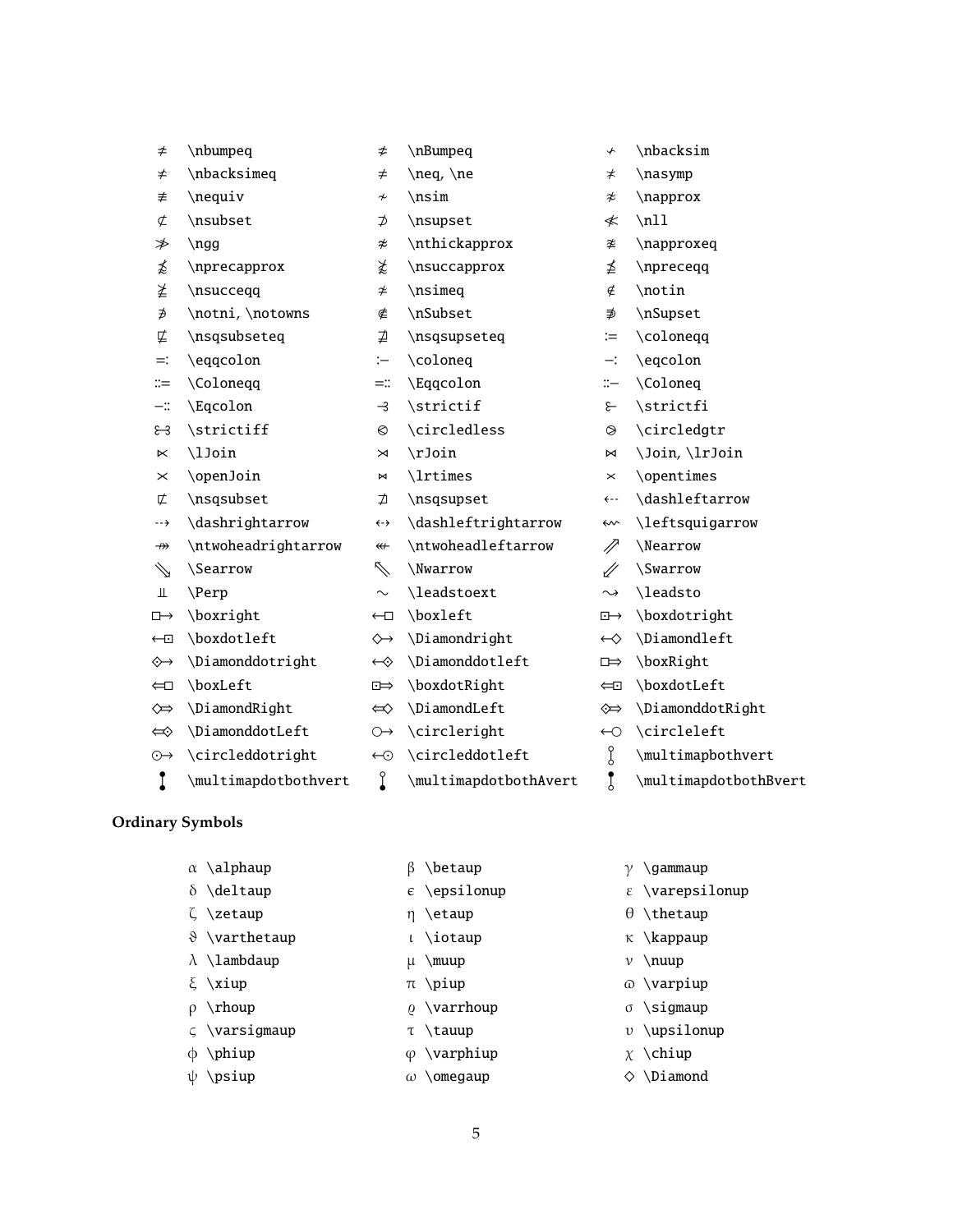♦ \Diamonddot  $\hbar$  \lambdabar

 $\blacklozenge \Delta$  \Diamondblack  $\lambda$  \lambdaslash

- $\triangle$  \varclubsuit  $\longrightarrow$  \vardiamondsuit
- $\Diamond \varphi$  \varspadesuit  $\top \varphi$
- 
- -
- $\blacktriangleright$  \varheartsuit
- $\perp \setminus$ Bot

#### **Math Alphabets**

#### $g \vee \arg$

In order to replace math alphabet *g* by this alternative, use the varg option with the pxfonts package:

\usepackage[varg]{pxfonts}

Then, \$9\$ will produce  $g$  (instead of  $g$ ).

#### **Large Operator Symbols**



**Delimiters**

| $\parallel$ \llbracket | $\parallel$ \rrbracket | $/$ \lbag | $\rangle$ \rbag |
|------------------------|------------------------|-----------|-----------------|
|                        |                        |           |                 |

#### **Miscellaneous**

 $\mathbf{...}$  produces  $\ldots, 3$  and  $\ldots, \mathbf{...}$  produces  $\ldots$   $\mathbb{...}$ ;  $\boldsymbol{\cdot}$  and  $\ldots, \boldsymbol{\cdot}$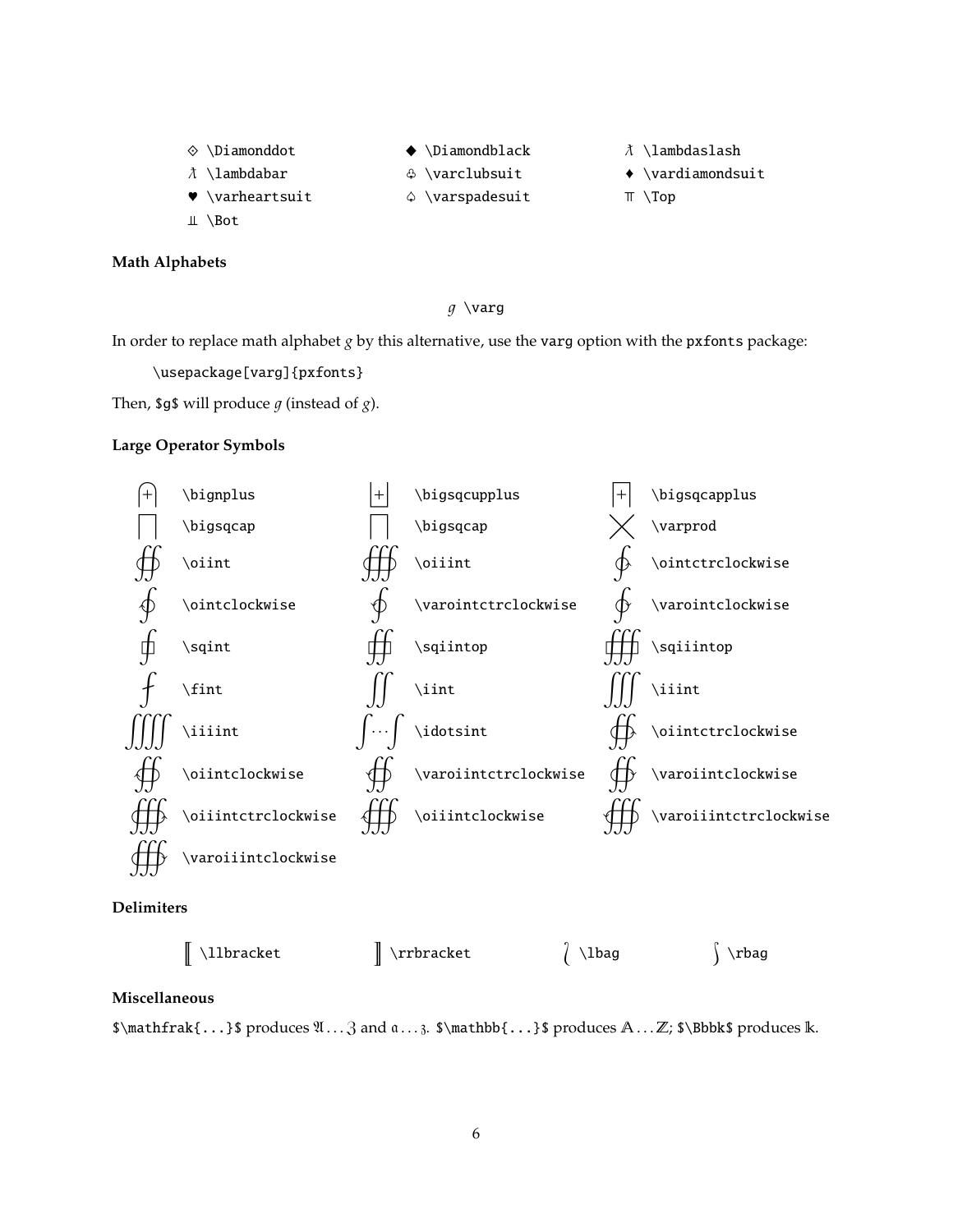## **8 Remarks**

#### **8.1 Some Font Design Issues**

For negated relation symbols, the CM fonts composes relation symbols with the negation slash ("36 in CMSY). Even though the CM fonts were very carefully designed to look reasonable when negated relation symbols are composed (except ' $\notin'$  \notin, which is composed of ' $\in'$  and the normal slash '/'), the  $\mathcal{A}_{\mathcal{N}}$ S font set includes many negated relation symbols, mainly because the vertical placement and height/depth of the negation slash are not optimal when composed with certain relation symbols, I guess. The PX fonts include the negation slash symbol ("36 in pxsy), which could be composed with relation symbols to give reasonably looking negated related symbols. I believe, however, explicitly designed negated relation symbols are looking better than composed relation symbols. Thus, in addition to negated relation symbols matching those of the  $A_{\mathcal{M}}$ S fonts, many negated symbols such as ' $\neq$ ' are introduced in the PX fonts.

Further, in order to maintain editing compatibility with vanilla LATEX  $2_{\epsilon}$  typesetting, \not is redefined in pxfonts.sty so that when \not\XYZ is processed, if \notXYZ or \nXYZ is defined, it will be used in place of  $\not\ XYZ$ ; otherwise,  $\XXZ$  is composed with the negation slash. For instance, ' $\&$ ' is available as  $\n\rightharpoonup$ nprecsim in the PX fonts. Thus, if \not\precsim is typed in the document, the \nprecsim symbol, instead of \precsim composed with the negation slash, is printed.

## **8.2 Glyph Hinting**

The hinting of the PX fonts is far from ideal. As a result, when documents with the PX fonts are *viewed* with Gsview (or Ghostview), you might notice some display quality problem. When they are *viewed* with Acrobat, they look much better. However, when they are *printed* in laser printers, there will be no quality problem. (Note, hinting is to improve display quality on low resolution devices such as display screens.)

## **8.3 Glyphs in Low Positions**

It is known that Acrobat often does not properly handle CM font glyphs placed between "00 and "1F. Thus, most Type 1 versions of CM fonts publicly available have these glyphs in higher positions above "7F. When the -G flag is used with dvips, those glyphs in low positions are shifted to higher positions. The PX text fonts have glyphs in the low positions between "00 and "1F. As of now, these glyphs are not available in higher positions above "7F. Thus, when run dvips, do not use the -G flag (or remove G in the dvips configuration file). Especially, do not use config.pdf. In my computer systems, Acrobat correctly handles glyphs in low positions. However, if this known Acrobat problem occurs in other computer systems, I will modify the PX fonts so that glyphs in low positions are also available in higher positions.

## **9 Font Charts**

The original Computer Modern (CM) text fonts (aka T<sub>E</sub>X text fonts) have the OT1 encoding. The OT1 PX text fonts follow the CM fonts' encoding as much as possible, but have some variations and additions:

- The position "24 of text italic fonts has the dollar symbol (*\$*), not the sterling symbol (*£*).
- The uppercase and lowercase lslash  $(L, t)$  and aring  $(A, \aa)$  letters are added.
- The cent  $(\phi)$  and sterling  $(E)$  symbols are added.

The original CM text fonts have somewhat different encodings in  $\alpha P \& \beta P$  small cap and typewriter fonts. PX fonts corresponding to them have the original CM encodings, not the strict OT1 encoding.

The T1 encoding text fonts (known as EC fonts) are designed to replace the CM text fonts in the OT1 encoding. The LY1 encoding is another text font encoding, which is based on both  $T<sub>E</sub>X$  and ANSI encodings. Both T1 and LY1 encoding fonts are especially useful to typeset European languages with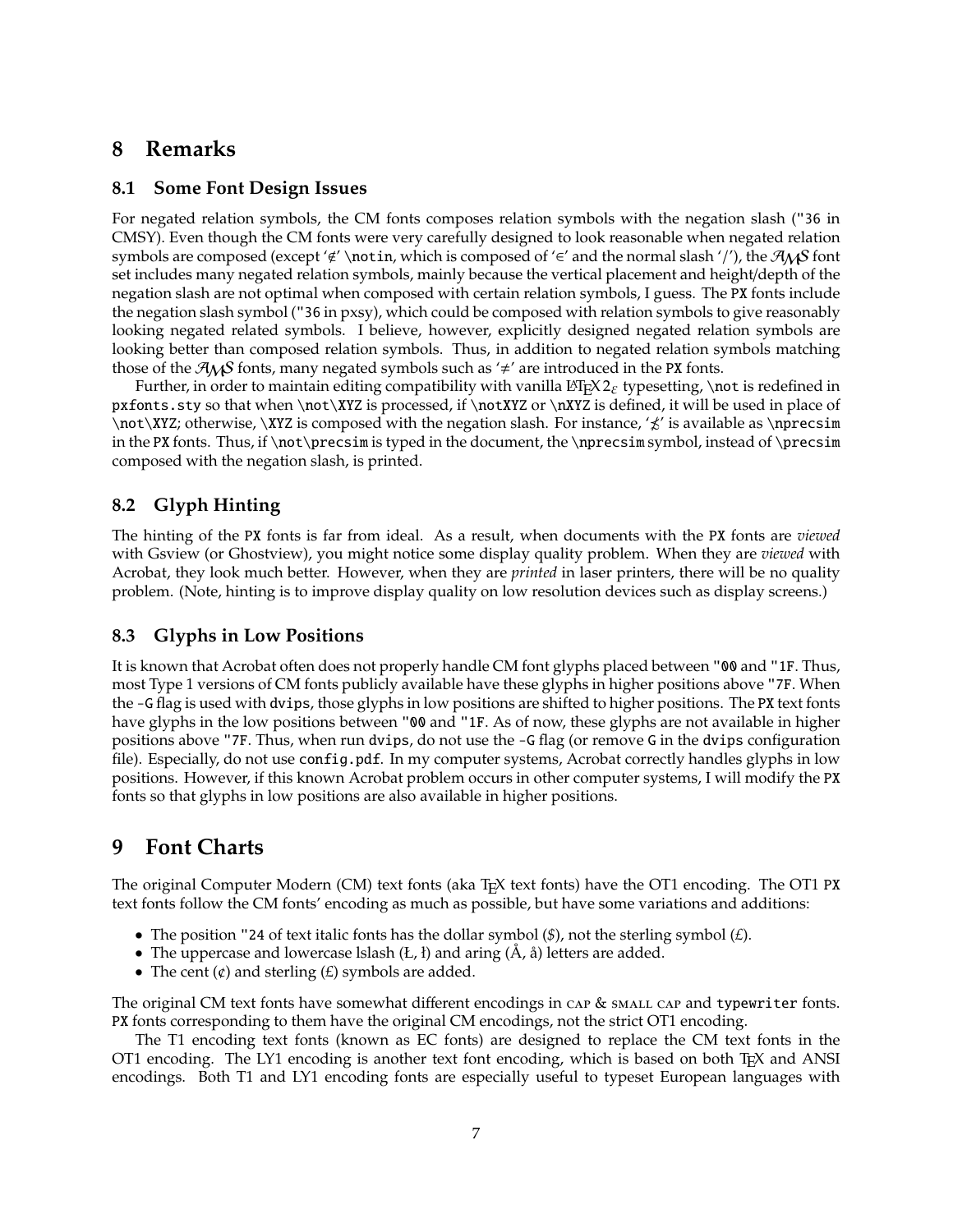proper hyphenation. The TS1 encoding text companion fonts (known as TC fonts) have additional text symbols. All corresponding PX fonts are implemented.

The Computer Modern (CM) math fonts (aka TEX math fonts) consist of three fonts: math italic (CMMI), math symbols (CMSY), and math extension (CMEX). The American Mathematical Society provided two additional math symbol fonts (MSAM and MSBM). The PX math fonts include those exactly corresponding to them. In addition, the PX math fonts include math italic A, math symbols C, and math extension A fonts.

#### **9.1 OT1 (CM) Encoding Text Fonts**

These fonts' encodings are identical to those of corresponding CM fonts, except 6 additional glyphs.

|   | 0        | 1 | 2                        | 3            | 4              | 5    | 6 | 7                       | 8                   | 9 | A                  | B           | C                | D                        | E                   | F         |   |
|---|----------|---|--------------------------|--------------|----------------|------|---|-------------------------|---------------------|---|--------------------|-------------|------------------|--------------------------|---------------------|-----------|---|
| Ø | $\Gamma$ | Л | Θ                        | Λ            | Ξ              | П    | Σ | Υ                       | Φ                   | Ψ | Ω                  | ff          | fi               | fl                       | ffi                 | ffl       | Ø |
| 1 | 1        |   | ↖                        | ,            |                |      |   | $\circ$                 | 5                   | ß | æ                  | œ           | Ø                | Æ                        | Œ                   | Ø         | 1 |
| 2 |          |   | $^{\prime\prime}$        | #            | \$             | $\%$ | & | ,                       |                     |   | ×.                 | $^{+}$      | $\prime$         |                          |                     |           | 2 |
| 3 | 0        | 1 | 2                        | 3            | 4              | 5    | 6 | 7                       | 8                   | 9 | :                  | $\prime$    |                  |                          | i                   | ?         | 3 |
| 4 | @        | А | B                        | $\mathsf{C}$ | D              | E    | F | G                       | H                   | I |                    | K           | L                | M                        | N                   | O         | 4 |
| 5 | P        | Q | R                        | S            | T              | U    | V | W                       | X                   | Y | Z                  | I           | $\prime\prime$   |                          | $\hat{\phantom{a}}$ | $\bullet$ | 5 |
| 6 |          | a | b                        | $\mathbf{C}$ | d              | e    | f | g                       | h                   | i | 1                  | $\mathbf k$ | 1                | m                        | n                   | $\Omega$  | 6 |
| 7 | p        | q | r                        | S            | t              | u    | V | W                       | $\boldsymbol{\chi}$ | y | Z                  |             |                  | $\overline{\phantom{a}}$ |                     | $\cdots$  | 7 |
| 8 |          |   |                          |              |                |      |   |                         |                     |   | Ł                  |             |                  |                          |                     |           | 8 |
| A |          |   | ¢                        | £            |                |      |   |                         |                     |   | $\pmb{\mathrm{t}}$ |             |                  |                          |                     |           | A |
| C |          |   |                          |              |                | Å    |   |                         |                     |   |                    |             |                  |                          |                     |           | C |
| E |          |   |                          |              |                | å    |   |                         |                     |   |                    |             |                  |                          |                     |           | E |
|   | 0        | 1 | 2                        | 3            | $\overline{4}$ | 5    | 6 | 7                       | 8                   | 9 | A                  | B           | C                | D                        | E                   | F         |   |
|   |          |   |                          |              |                |      |   |                         |                     |   |                    |             |                  |                          |                     |           |   |
|   |          |   |                          |              |                |      |   | Text Roman Italic - pxi |                     |   |                    |             |                  |                          |                     |           |   |
|   | 0        | 1 | 2                        | 3            | 4              | 5    | 6 | 7                       | 8                   | 9 | A                  | B           | C                | D                        | E                   | F         |   |
|   |          |   |                          |              |                |      |   |                         |                     |   |                    |             |                  |                          |                     |           |   |
| O | $\Gamma$ | Λ | Θ                        | Λ            | Ξ              | П    | Σ | $\gamma$                | Ф                   | Ψ | Ω                  | f f         | $\mathfrak{f}$ i | f <sub>l</sub>           | ffi                 | ffl       | 0 |
| 1 | ı        |   | $\overline{\phantom{a}}$ |              |                |      |   | $\circ$                 | $\mathfrak{p}$      | ß | æ                  | œ           | ø                | Æ                        | Œ                   | Ø         | 1 |
| 2 |          |   | $^{\prime\prime}$        | #            | \$             | $\%$ | & | $\prime$                |                     |   | $\ast$             | $^{+}$      |                  |                          |                     |           | 2 |

Text Roman Upright – pxr

|   |                           |   |                   |                          |             |               |                | Text Roman Italic – px1 |               |   |                  |                     |                |                   |                     |           |   |
|---|---------------------------|---|-------------------|--------------------------|-------------|---------------|----------------|-------------------------|---------------|---|------------------|---------------------|----------------|-------------------|---------------------|-----------|---|
|   | 0                         | 1 | 2                 | 3                        | 4           | 5             | 6              |                         | 8             | 9 | A                | B                   | C              | D                 | E                   | F         |   |
| 0 | Г                         | Δ | Θ                 | Λ                        | Ξ           | П             | Σ              | Υ                       | Ф             | Ψ | Ω                | $f\hspace{-0.1cm}f$ | fi             | fl                | ffi                 | ffl       | 0 |
| 1 | 1                         |   | $\checkmark$      | $\overline{\phantom{a}}$ | $\check{~}$ | $\check{ }$   |                | $\circ$                 | 5             | ß | æ                | œ                   | Ø              | Æ                 | Œ                   | Ø         | 1 |
| 2 | ╱                         |   | $^{\prime\prime}$ | #                        | \$          | $\%$          | &              | ,                       |               |   | $\ast$           | $^{+}$              | ,              |                   |                     |           | 2 |
| 3 | 0                         | 1 | 2                 | 3                        | 4           | 5             | 6              | 7                       | 8             | 9 | :                | ٠<br>$\mathbf{r}$   |                |                   | ٠                   | ?         | 3 |
| 4 | $^\text{\textregistered}$ | А | B                 | С                        | D           | E             | $\cal F$       | G                       | Η             |   |                  | K                   | L              | М                 | N                   | ∩         | 4 |
| 5 | $\cal P$                  | ∩ | $\boldsymbol{R}$  | S                        | T           | U             | V              | W                       | Χ             | Υ | Ζ                |                     | $\prime\prime$ |                   | $\hat{\phantom{a}}$ | $\bullet$ | 5 |
| 6 | $\epsilon$                | a | b                 | $\mathcal{C}_{0}$        | d           | $\ell$        | f              | g                       | h             | ı | $\mathbf{1}$     | $\boldsymbol{k}$    |                | т                 | п                   | 0         | 6 |
| 7 | р                         | q | $\boldsymbol{r}$  | S                        | t           | $\mathcal{U}$ | $\overline{v}$ | w                       | $\mathcal{X}$ | y | $\boldsymbol{z}$ |                     |                | $^{\prime\prime}$ |                     |           | 7 |
| 8 |                           |   |                   |                          |             |               |                |                         |               |   | Ł                |                     |                |                   |                     |           | 8 |
| A |                           |   | ¢                 | £                        |             |               |                |                         |               |   |                  |                     |                |                   |                     |           | A |
| C |                           |   |                   |                          |             | А             |                |                         |               |   |                  |                     |                |                   |                     |           | C |
| E |                           |   |                   |                          |             | å             |                |                         |               |   |                  |                     |                |                   |                     |           | Е |
|   | 0                         |   | 2                 | 3                        | 4           | 5             | 6              | 7                       | 8             | 9 | A                | B                   |                | D                 | E                   | F         |   |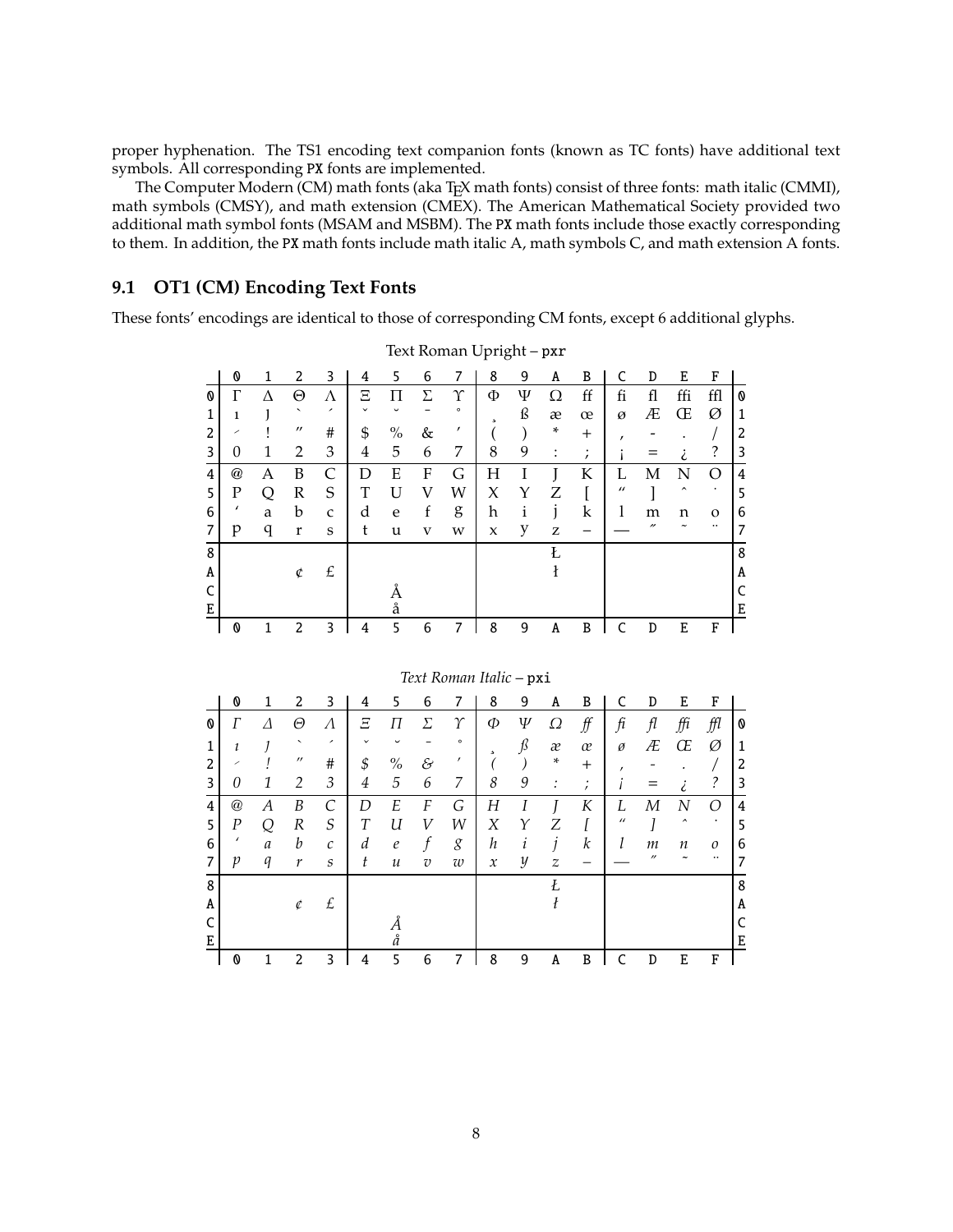|   | 0                                                     | 1 | 2                        | 3                        | 4              | 5                | 6            | 7                               | 8                        | 9  | A                        | B                     | C              | D                | E                        | F                |   |
|---|-------------------------------------------------------|---|--------------------------|--------------------------|----------------|------------------|--------------|---------------------------------|--------------------------|----|--------------------------|-----------------------|----------------|------------------|--------------------------|------------------|---|
| 0 | $\varGamma$                                           | Λ | Θ                        | $\Lambda$                | $\Xi$          | П                | Σ            | $\gamma$                        | Ф                        | Ψ  | Ω                        | f f                   | fi             | fl               | ffi                      | ffl              | 0 |
| 1 | $\mathbf{I}$                                          |   | ◟                        | ╭                        |                |                  |              | $\circ$                         |                          | ß  | æ                        | œ                     | ø              | Æ                | Œ                        | Ø                | 1 |
| 2 |                                                       |   | $^{\prime\prime}$        | #                        | \$             | $\%$             | $\&$         | ,                               | $\overline{\phantom{a}}$ |    | ÷                        | $^{+}$                | ,              |                  |                          |                  | 2 |
| 3 | $\theta$                                              | 1 | 2                        | 3                        | $\overline{4}$ | 5                | 6            | 7                               | 8                        | 9  | $\ddot{\cdot}$           | $\overline{ }$        |                | =                | i                        | $\tilde{?}$      | 3 |
| 4 | $^{\hspace{-0.5pt}a\hspace{-0.5pt}c\hspace{-0.5pt}c}$ | A | B                        | $\overline{C}$           | D              | E                | F            | G                               | Η                        | I  | J                        | K                     | L              | $\boldsymbol{M}$ | $\boldsymbol{N}$         | O                | 4 |
| 5 | $\boldsymbol{P}$                                      | Q | R                        | $\mathcal{S}_{0}$        | T              | U                | V            | W                               | $\chi$                   | Υ  | Ζ                        | I                     | $\prime\prime$ |                  | ㅅ                        |                  | 5 |
| 6 |                                                       | a | b                        | $\mathcal{C}$            | d              | $\boldsymbol{e}$ | f            | g                               | h                        | i  | j                        | $\boldsymbol{k}$      | 1              | m                | n                        | $\boldsymbol{O}$ | 6 |
| 7 | $\boldsymbol{p}$                                      | q | r                        | S                        | t              | u                | $\mathbf{V}$ | W                               | $\boldsymbol{x}$         | y  | Z                        |                       |                | "                |                          |                  | 7 |
| 8 |                                                       |   |                          |                          |                |                  |              |                                 |                          |    | Ł                        |                       |                |                  |                          |                  | 8 |
| A |                                                       |   | ¢                        | $\pounds$                |                |                  |              |                                 |                          |    | $\boldsymbol{\vartheta}$ |                       |                |                  |                          |                  | A |
| C |                                                       |   |                          |                          |                | Å                |              |                                 |                          |    |                          |                       |                |                  |                          |                  | C |
| E |                                                       |   |                          |                          |                | å                |              |                                 |                          |    |                          |                       |                |                  |                          |                  | Е |
|   | 0                                                     | 1 | 2                        | 3                        | 4              | 5                | 6            | 7                               | 8                        | 9  | A                        | B                     | C              | D                | E                        | F                |   |
|   |                                                       |   |                          |                          |                |                  |              |                                 |                          |    |                          |                       |                |                  |                          |                  |   |
|   |                                                       |   |                          |                          |                |                  |              | TEXT ROMAN CAP & SMALL CAP-pxsc |                          |    |                          |                       |                |                  |                          |                  |   |
|   |                                                       |   |                          |                          |                |                  |              |                                 |                          |    |                          |                       |                |                  |                          |                  |   |
|   | 0                                                     | 1 | 2                        | 3                        | 4              | 5                | 6            | 7                               | 8                        | 9  | A                        | B                     | C              | D                | E                        | F                |   |
| 0 | Γ                                                     | Λ | Θ                        | Λ                        | Ξ              | П                | Σ            | $\Upsilon$                      | Φ                        | Ψ  | Ω                        | ↑                     | ↓              | ,                |                          | i                | 0 |
| 1 | $\mathbf{I}$                                          |   | $\overline{\phantom{0}}$ | $\overline{\phantom{a}}$ |                |                  |              | $\circ$                         | $\overline{a}$           | SS | Æ                        | Œ                     | Ø              | Æ                | Œ                        | Ø                | 1 |
| 2 |                                                       |   | $^{\prime\prime}$        | #                        | \$             | $\frac{0}{0}$    | &            | ,                               |                          |    | *                        | $^{+}$                | ,              |                  |                          | 7                | 2 |
| 3 | $\theta$                                              | 1 | 2                        | 3                        | 4              | 5                | 6            | 7                               | 8                        | 9  | $\ddot{\cdot}$           | $\bullet$<br>$\prime$ | $\,<\,$        |                  | $\rm{>}$                 | ?                | 3 |
| 4 | $^{\textregistered}$                                  | Α | B                        | C                        | D              | E                | F            | G                               | Η                        |    |                          | K                     | L              | М                | N                        | O                | 4 |
|   | Ð                                                     |   | r                        | $\sqrt{2}$               | m.             | <b>TT</b>        | T T          | <b>TAT</b>                      | $\lambda$                |    |                          | п                     | $\prime\prime$ |                  | $\overline{\phantom{a}}$ |                  |   |

Text Roman Slanted - pxs1

|   | 0                    |   | 2                        | 3                        | 4            | 5    | 6           |         | 8      | 9  | A                    | B              | C              | D                        | E                   | F |   |
|---|----------------------|---|--------------------------|--------------------------|--------------|------|-------------|---------|--------|----|----------------------|----------------|----------------|--------------------------|---------------------|---|---|
| Ø |                      |   | Θ                        | Λ                        | Ξ            |      | $\Sigma$    | Υ       | Φ      | Ψ  | Ω                    | ↑              |                |                          |                     |   | O |
|   |                      |   | $\overline{\phantom{0}}$ | $\overline{\phantom{a}}$ | $\checkmark$ |      |             | $\circ$ | $\sim$ | SS | Æ                    | Œ              | Ø              | Æ                        | Œ                   | Ø | 1 |
| 2 | ╱                    |   | $^{\prime\prime}$        | #                        | \$           | $\%$ | &           | ,       |        |    | *                    | $\overline{+}$ |                |                          |                     |   | 2 |
| 3 | $\overline{0}$       |   | $\overline{2}$           | 3                        | 4            | 5    | 6           | 7       | 8      | 9  | $\bullet$<br>$\cdot$ | $\cdot$        |                |                          | >                   | ? | 3 |
| 4 | $^{\textregistered}$ | Α | B                        | C                        | D            | E    | F           | G       | Н      |    |                      | К              | L              | М                        | N                   | ∩ | 4 |
| 5 | Ρ                    | Ω | R                        | S                        | T            | U    | V           | W       | X      | Y  | Ζ                    |                | $\prime\prime$ |                          | $\hat{\phantom{a}}$ | ۰ | 5 |
| 6 | $\prime$             | A | B                        | C                        | D            | Е    | $\mathbf F$ | G       | H      | I  | J                    | К              | L              | M                        | N                   | О | 6 |
| 7 | P                    | Q | $\mathbb R$              | $\mathbf S$              | T            | U    | V           | W       | X      | Υ  | Z                    |                |                | $\overline{\phantom{a}}$ |                     |   | 7 |
| 8 |                      |   |                          |                          |              |      |             |         |        |    | Ł                    |                |                |                          |                     |   | 8 |
| A |                      |   | ¢                        | £                        |              |      |             |         |        |    | Ł                    |                |                |                          |                     |   | A |
|   |                      |   |                          |                          |              |      |             |         |        |    |                      |                |                |                          |                     |   | C |
| Ε |                      |   |                          |                          |              | Å    |             |         |        |    |                      |                |                |                          |                     |   | E |
|   | 0                    |   | 2                        | 3                        | 4            | 5    | 6           |         | 8      | 9  | A                    | B              |                | D                        | E                   | F |   |

## 9.2 T1 (EC) Cork Encoding Text Fonts

These fonts' encodings are identical to those of corresponding EC fonts.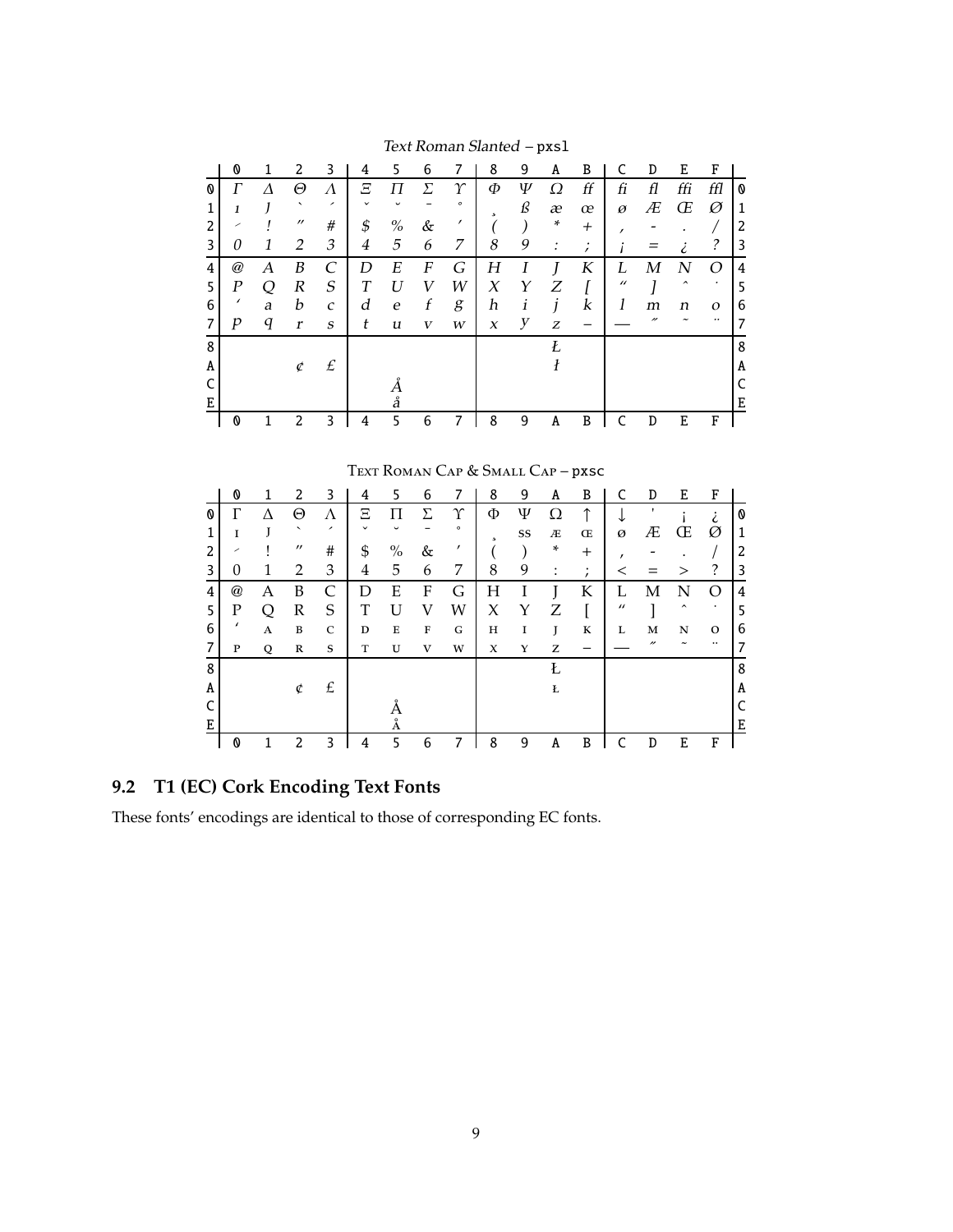|   | O                         | 1                        | 2                   | 3                     | 4         | 5                        | 6                       | 7            | 8              | 9               | A                  | B                 | C          | D                  | E                     | F                            |                       |
|---|---------------------------|--------------------------|---------------------|-----------------------|-----------|--------------------------|-------------------------|--------------|----------------|-----------------|--------------------|-------------------|------------|--------------------|-----------------------|------------------------------|-----------------------|
| O | $\overline{\phantom{0}}$  | $\overline{\phantom{0}}$ | $\hat{\phantom{a}}$ | $\tilde{\phantom{a}}$ |           | $\overline{\phantom{a}}$ | $\circ$                 | $\checkmark$ | $\overline{ }$ | ÷               | $\bullet$          | 5                 | $\epsilon$ |                    | $\langle$             | $\rightarrow$                | $\boldsymbol{\omega}$ |
| 1 | $\prime\prime$            | $^{\prime\prime}$        | $^{\prime\prime}$   |                       | $\rangle$ |                          |                         |              | $\mathbf{o}$   | 1               | J                  | ff                | fi         | fl                 | ffi                   | ffl                          | 1                     |
| 2 | $\overline{\phantom{0}}$  |                          | $^{\dagger}$        | #                     | \$        | $\%$                     | &                       | $\prime$     |                |                 | ÷                  | $+$               | $\prime$   |                    |                       |                              | 2                     |
| 3 | $\Omega$                  | 1                        | 2                   | 3                     | 4         | 5                        | 6                       | 7            | 8              | 9               | :                  | ٠<br>$\mathbf{r}$ | $\,<\,$    | $=$                | >                     | ?                            | 3                     |
| 4 | $^\text{\textregistered}$ | Α                        | B                   | $\mathsf{C}$          | D         | E                        | F                       | G            | Η              | I               | Ţ                  | K                 | L          | Μ                  | N                     | $\Omega$                     | $\overline{4}$        |
| 5 | Ρ                         | Q                        | $\mathbb R$         | S                     | T         | U                        | V                       | W            | Χ              | Υ               | Z                  | I                 |            |                    | Λ                     |                              | 5                     |
| 6 | $\prime$                  | a                        | b                   | $\mathsf{C}$          | d         | e                        | f                       | g            | h              | i               | j                  | $\mathbf k$       | 1          | m                  | n                     | $\mathbf O$                  | 6                     |
| 7 | p                         | q                        | r                   | S                     | t         | u                        | $\overline{\mathbf{V}}$ | W            | X              | y               | Z                  |                   |            |                    | $\tilde{\phantom{a}}$ | $\qquad \qquad \blacksquare$ | 7                     |
| 8 | Ă                         | Ą                        | Ć                   | Č                     | Ď         | Ě                        | Ę                       | Ğ            | Ĺ              | Ľ               | Ł                  | Ń                 | Ň          | Ŋ                  | Ő                     | Ŕ                            | 8                     |
| 9 | Ř                         | Ś                        | Š                   | Ş                     | Ť         | Ţ                        | Ű                       | Ů            | Ϋ              | Ź               | Ž                  | Ż                 | IJ         | İ                  | đ                     | §                            | 9                     |
| A | ă                         | ą                        | ć                   | č                     | ď         | ě                        | ę                       | ğ            | ĺ              | ľ               | $\pmb{\mathrm{t}}$ | ń                 | ň          | ŋ                  | ő                     | ŕ                            | A                     |
| B | ř                         | ś                        | š                   | ş                     | ť         | ţ                        | ű                       | ů            | ÿ              | ź               | ž                  | ż                 | ij         | i                  | i                     | £                            | B                     |
| C | À                         | Á                        | Â                   | Ã                     | Ä         | Å                        | Æ                       | Ç            | È              | É               | Ê                  | Ë                 | Ì          | Í                  | Î                     | Ï                            | C                     |
| D | Ð                         | Ñ                        | Ò                   | Ó                     | Ô         | Õ                        | Ö                       | Œ            | Ø              | Ù               | Ú                  | Û                 | Ü          | Ý                  | Þ                     | SS                           | D                     |
| E | à                         | á                        | â                   | ã                     | ä         | å                        | æ                       | ç            | è              | $\acute{\rm e}$ | ê                  | ë                 | ì          | $\acute{\text{1}}$ | $\hat{\textbf{\i}}$   | ï                            | E                     |
| F | ð                         | ñ                        | ò                   | ó                     | ô         | õ                        | ö                       | œ            | Ø              | ù               | ú                  | û                 | ü          | ý                  | þ                     | ß                            | F                     |
|   | 0                         | 1                        | $\overline{c}$      | 3                     | 4         | 5                        | 6                       | 7            | 8              | 9               | A                  | B                 | C          | D                  | E                     | F                            |                       |

## Text Roman Upright – p1xr

## *Text Roman Italic* – p1xi

|   | 0                        | 1                        | 2                   | 3                     | 4                | 5                 | 6              | 7              | 8                | 9           | A                | B                         | C            | D                | E                     | F                          |   |
|---|--------------------------|--------------------------|---------------------|-----------------------|------------------|-------------------|----------------|----------------|------------------|-------------|------------------|---------------------------|--------------|------------------|-----------------------|----------------------------|---|
| O | $\overline{\phantom{0}}$ | $\overline{\phantom{0}}$ | $\hat{\phantom{a}}$ | $\tilde{\phantom{a}}$ |                  | $^{\prime\prime}$ | $\circ$        | $\checkmark$   | U                |             |                  | 5                         |              | $\boldsymbol{r}$ | $\checkmark$          | $\,$                       | 0 |
|   | $\prime\prime$           | $^{\prime\prime}$        | $^{\prime\prime}$   | $\ll$                 | $\rightarrow$    |                   |                |                | 0                | ı           | J                | ∯                         | $\hat{h}$    | f <sub>l</sub>   | ffi                   | ffl                        | 1 |
| 2 |                          |                          | $^{\prime\prime}$   | $^{\#}$               | \$               | $\%$              | $\mathcal{E}$  | $\prime$       |                  |             | *                | $^{+}$                    | $\prime$     |                  |                       |                            | 2 |
| 3 | 0                        | 1                        | 2                   | 3                     | 4                | 5                 | 6              | 7              | 8                | 9           | $\vdots$         | $\bullet$<br>$\mathbf{r}$ | $\,<$        |                  | $\rm{>}$              | $\tilde{?}$                | 3 |
| 4 | $^{\textregistered}$     | А                        | B                   | $\overline{C}$        | D                | E                 | F              | G              | H                | Ι           |                  | Κ                         | L            | М                | N                     | O                          | 4 |
| 5 | P                        | Q                        | $\cal R$            | $\mathcal{S}_{0}$     | $\boldsymbol{T}$ | U                 | $\overline{V}$ | W              | X                | Υ           | Ζ                |                           |              | 1                | Λ                     |                            | 5 |
| 6 | $\prime$                 | $\mathfrak a$            | $\boldsymbol{b}$    | $\mathcal C$          | d                | $\ell$            | $\int$         | g              | $\boldsymbol{h}$ | ı           | j                | k                         |              | m                | n                     | $\boldsymbol{O}$           | 6 |
| 7 | p                        | q                        | $\boldsymbol{r}$    | $\boldsymbol{S}$      | t                | $\mathcal{U}$     | $\overline{v}$ | w              | $\mathcal{X}$    | y           | $\overline{z}$   |                           |              | ł                | $\tilde{\phantom{a}}$ | $\overline{a}$             | 7 |
| 8 | Ă                        | Ą                        | Ć                   | Č                     | Ď                | Ě                 | Ę              | Ğ              | Ĺ                | Ľ           | Ł                | Ń                         | Ň            | Ŋ                | Ő                     | Ŕ                          | 8 |
| 9 | Ř                        | $\acute{S}$              | Š                   | Ş                     | Ť                | Ţ                 | Ű              | Ů              | Ϋ                | Ź           | Ž                | Ż                         | $I$ <i>J</i> | İ                | đ                     | $\boldsymbol{\mathcal{S}}$ | 9 |
| A | ă                        | $\boldsymbol{a}$         | ć                   | č                     | $d^{\prime}$     | ě                 | ę              | ğ              | ĺ                | ľ           | $\boldsymbol{l}$ | ń                         | ň            | ŋ                | ő                     | ŕ                          | A |
| B | ř                        | $\acute{s}$              | $\check{s}$         | ş                     | $t^{\prime}$     | ţ                 | ű              | $\mathring{u}$ | ÿ                | ź           | ž                | $\dot{z}$                 | ij           | i                | i                     | £                          | B |
| C | À                        | Á                        | Â                   | Ã                     | Ä                | Å                 | Æ              | Ç              | È                | É           | Ê                | Ë                         | Ì            | Í                | Î                     | Ϊ                          | C |
| D | Đ                        | $\tilde{N}$              | Ò                   | Ó                     | Ô                | Õ                 | Ö              | Œ              | Ø                | Ù           | Ú                | Û                         | Ü            | Ý                | Þ                     | SS                         | D |
| E | à                        | á                        | â                   | $\tilde{a}$           | ä                | å                 | æ              | ç              | è                | $\acute{e}$ | $\hat{e}$        | $\ddot{e}$                | ì            | í                | $\hat{\imath}$        | ï                          | E |
| F | ð                        | ñ                        | $\partial$          | ó                     | ô                | õ                 | $\ddot{o}$     | œ              | ø                | ù           | ú                | û                         | ü            | ý                | þ                     | $\int$                     | F |
|   | 0                        | 1                        | $\overline{c}$      | 3                     | 4                | 5                 | 6              | 7              | 8                | 9           | A                | B                         | C            | D                | E                     | ${\bf F}$                  |   |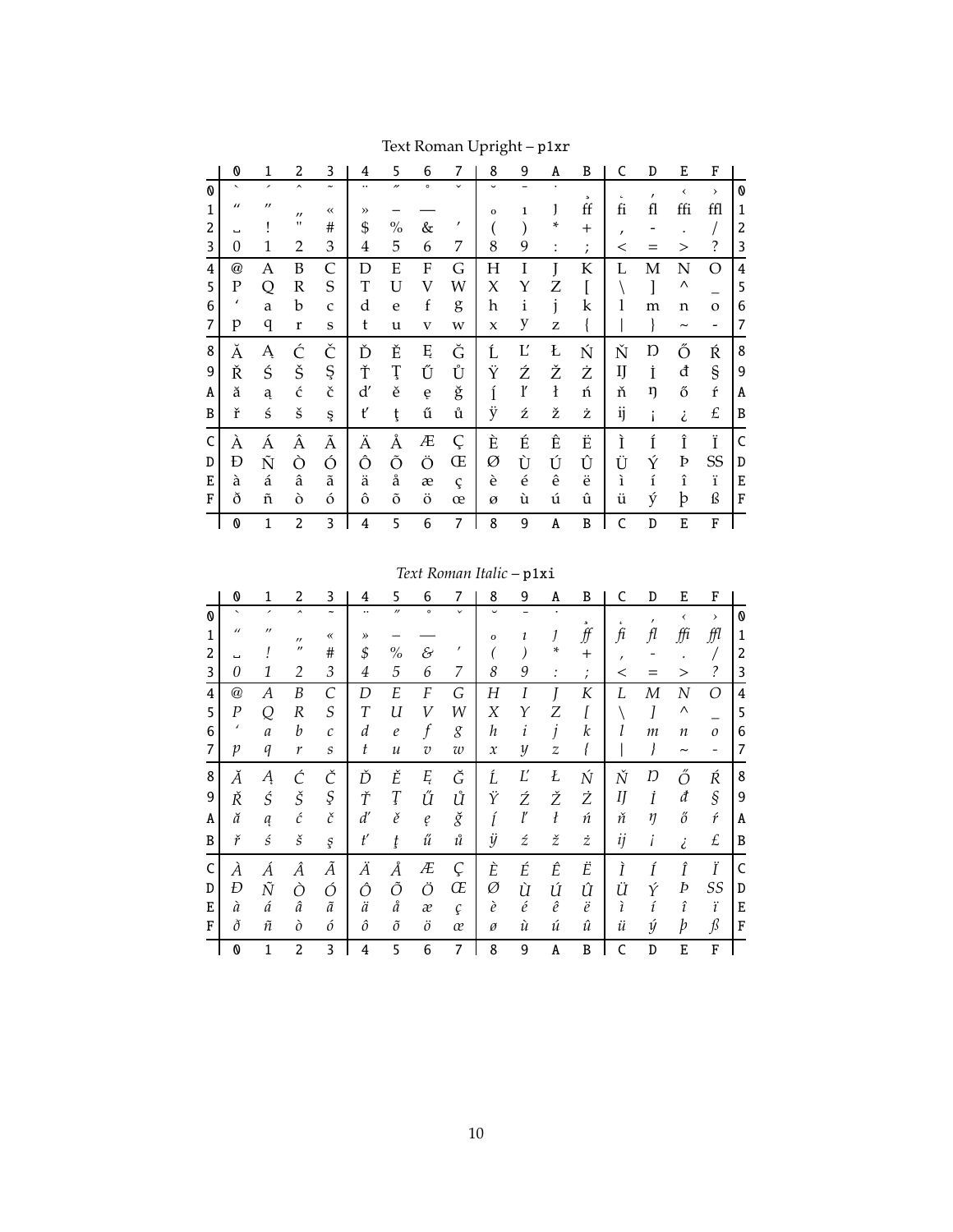|   | 0                       | 1                 | 2                   | 3                       | 4                | 5                        | 6                | 7            | 8            | 9          | A                | B                       | C              | D        | E                     | F                        |   |
|---|-------------------------|-------------------|---------------------|-------------------------|------------------|--------------------------|------------------|--------------|--------------|------------|------------------|-------------------------|----------------|----------|-----------------------|--------------------------|---|
| 0 | $\hat{\phantom{a}}$     | ╭                 | $\hat{\phantom{a}}$ | $\tilde{\phantom{a}}$   | $\cdot\cdot$     | $\overline{\phantom{a}}$ | $\circ$          | $\checkmark$ | $\checkmark$ |            |                  | $\mathfrak{s}$          | ı              | $\prime$ | $\checkmark$          | $\rightarrow$            | 0 |
| 1 | $\prime\prime$          | $^{\prime\prime}$ | $^{\prime\prime}$   | $\leftrightarrow$       | $\rightarrow$    |                          |                  |              | $\Omega$     | 1          | J                | ff                      | fi             | fl       | ffi                   | ffl                      | 1 |
| 2 | ്                       |                   | $^{\prime\prime}$   | $\#$                    | \$               | $\%$                     | &                | ,            |              |            | ÷                | $^{+}$                  | $\overline{ }$ |          |                       |                          | 2 |
| 3 | 0                       | 1                 | $\overline{2}$      | 3                       | 4                | 5                        | 6                | 7            | 8            | 9          | $\ddot{\cdot}$   | $\bullet$<br>$\epsilon$ | $\,<\,$        |          | $\geq$                | ?                        | 3 |
| 4 | $^{\hspace{0.01in}{a}}$ | А                 | B                   | $\mathcal{C}_{0}^{(n)}$ | D                | E                        | F                | G            | Η            | Ι          | I                | K                       | L              | M        | N                     | O                        | 4 |
| 5 | Ρ                       | Q                 | $\boldsymbol{R}$    | $\cal S$                | $\boldsymbol{T}$ | U                        | V                | W            | X            | Υ          | Ζ                |                         |                |          | Λ                     |                          | 5 |
| 6 | $\prime$                | a                 | b                   | $\mathcal{C}$           | d                | $\boldsymbol{e}$         | $\boldsymbol{f}$ | g            | h            | i          | j                | k                       |                | m        | n                     | $\mathcal{O}$            | 6 |
| 7 | р                       | q                 | $\boldsymbol{r}$    | $\boldsymbol{S}$        | t                | u                        | V                | W            | X            | у          | Z                |                         |                |          | $\tilde{\phantom{a}}$ | $\overline{\phantom{0}}$ | 7 |
| 8 | Ă                       | Ą                 | Ć                   | Č                       | Ď                | Ě                        | Ę                | Ğ            | Ĺ            | $L^\prime$ | Ł                | Ń                       | Ň              | Ŋ        | Ő                     | Ŕ                        | 8 |
| 9 | Ř                       | Ś                 | Š                   | Ş                       | Ť                | Ţ                        | Ű                | Ů            | Ϋ            | Ź          | Ž                | Ż                       | IJ             | İ        | đ                     | $\mathcal{S}_{0}$        | 9 |
| A | ă                       | ą                 | $\acute{c}$         | č                       | d'               | ě                        | ę                | ğ            | ĺ            | ľ          | $\boldsymbol{l}$ | ń                       | ň              | ŋ        | ő                     | ŕ                        | A |
| B | ř                       | ś                 | $\check{s}$         | ş                       | ť                | ţ                        | ű                | ů            | ÿ            | ź          | ž                | ż                       | ij             | i        | i                     | £                        | B |
| C | À                       | A                 | Â                   | Ã                       | Ä                | Å                        | Æ                | Ç            | È            | É          | Ê                | Ë                       | Ì              | Í        | Î                     | Ϊ                        | C |
| D | Ð                       | $\tilde{N}$       | Ò                   | Ó                       | Ô                | Õ                        | Ö                | Œ            | Ø            | Ù          | Ú                | Û                       | Ü              | Ý        | Þ                     | <b>SS</b>                | D |
| E | à                       | á                 | â                   | ã                       | ä                | å                        | æ                | ç            | è            | é          | ê                | ë                       | ì              | í        | $\hat{\mathbf{I}}$    | ï                        | Е |
| F | ð                       | ñ                 | ò                   | ó                       | ô                | õ                        | ö                | œ            | Ø            | ù          | ú                | û                       | ü              | ý        | þ                     | ß                        | F |
|   | 0                       | 1                 | 2                   | 3                       | 4                | 5                        | 6                | 7            | 8            | 9          | A                | B                       | Ċ              | D        | E                     | F                        |   |

Text Roman Slanted - p1xs1

TEXT ROMAN CAP & SMALL CAP - p1xsc

|   | 0                         | 1                 | 2                   | 3                     | 4         | 5                 | 6       | 7            | 8            | 9 | A | B                         | C          | D                | E                        | F             |   |
|---|---------------------------|-------------------|---------------------|-----------------------|-----------|-------------------|---------|--------------|--------------|---|---|---------------------------|------------|------------------|--------------------------|---------------|---|
| ⋒ | $\overline{\phantom{0}}$  | ,                 | $\hat{\phantom{a}}$ | $\tilde{\phantom{a}}$ |           | $^{\prime\prime}$ | $\circ$ | $\checkmark$ | $\checkmark$ |   |   | $\overline{\phantom{a}}$  | $\epsilon$ | $\prime$         | $\overline{\phantom{0}}$ | $\rightarrow$ | 0 |
| 1 | $\prime$                  | $^{\prime\prime}$ | $\prime$            |                       | $\rangle$ |                   |         |              | 0            | I | J | FF                        | FI         | FL               | FFI                      | <b>FFL</b>    | 1 |
| 2 | ш                         |                   | $^{\prime}$         | #                     | \$        | $\%$              | &       | $\prime$     |              |   | * | $^{+}$                    | ,          |                  |                          |               | 2 |
| 3 | 0                         | 1                 | 2                   | 3                     | 4         | 5                 | 6       | 7            | 8            | 9 | : | $\bullet$<br>$\mathbf{r}$ | $\,<$      |                  | >                        | ?             | 3 |
| 4 | $^\text{\textregistered}$ | Α                 | B                   | C                     | D         | E                 | F       | G            | Η            | I |   | K                         | L          | Μ                | N                        | О             | 4 |
| 5 | Ρ                         | Q                 | $\mathbb R$         | S                     | T         | U                 | V       | W            | X            | Υ | Z |                           |            |                  | Λ                        |               | 5 |
| 6 | $\prime$                  | A                 | $\bf{B}$            | $\mathsf{C}$          | D         | E                 | F       | G            | Н            | I | J | К                         | L          | M                | N                        | $\Omega$      | 6 |
| 7 | P                         | Q                 | $\mathbb R$         | S                     | T         | U                 | V       | W            | X            | Y | Z |                           |            |                  | $\tilde{\phantom{a}}$    | -             | 7 |
| 8 | Ă                         | Ą                 | Ć                   | Č                     | Ď         | Ě                 | Ę       | Ğ            | Ĺ            | Ľ | Ł | Ń                         | Ň          | Ŋ                | Ő                        | Ŕ             | 8 |
| 9 | Ř                         | Ś                 | Š                   | Ş                     | Ť         | Ţ                 | Ű       | Ů            | Ϋ            | Ź | Ž | Ż                         | IJ         | İ                | Đ                        | §             | 9 |
| A | Ă                         | Ą                 | ć                   | č                     | Ď         | Ě                 | Ę       | Ğ            | Ĺ            | Ľ | Ł | Ń                         | Ň          | Ŋ                | ő                        | Ŕ             | A |
| B | Ř                         | ś                 | š                   | ş                     | Ť         | Ţ                 | Ű       | Ů            | Ÿ            | ź | ž | ż                         | IJ         | i                | i                        | £             | B |
| C | À                         | Á                 | Â                   | Ã                     | Ä         | Å                 | Æ       | Ç            | È            | É | Ê | Ë                         | Ì          | Í                | Î                        | Ϊ             | C |
| D | Ð                         | Ñ                 | Ò                   | Ó                     | Ô         | Õ                 | Ö       | Œ            | Ø            | Ù | Ú | Û                         | Ü          | Ý                | Þ                        | SS            | D |
| E | À                         | Á                 | Â                   | $\tilde{\text{A}}$    | Ä         | Å                 | Æ       | Ç            | È            | É | Ê | Ë                         | ì          | $\acute{\rm{I}}$ | î                        | ï             | E |
| F | Đ                         | Ñ                 | ò                   | ó                     | ô         | õ                 | ö       | Œ            | Ø            | Ù | Ú | Û                         | Ü          | Ý                | Þ                        | SS            | F |
|   | 0                         | 1                 | $\overline{2}$      | 3                     | 4         | 5                 | 6       | 7            | 8            | 9 | A | B                         | C          | D                | E                        | F             |   |

## 9.3 TS1 (TC) Encoding Text Companion Fonts

These fonts' encodings are identical to those of corresponding TC fonts.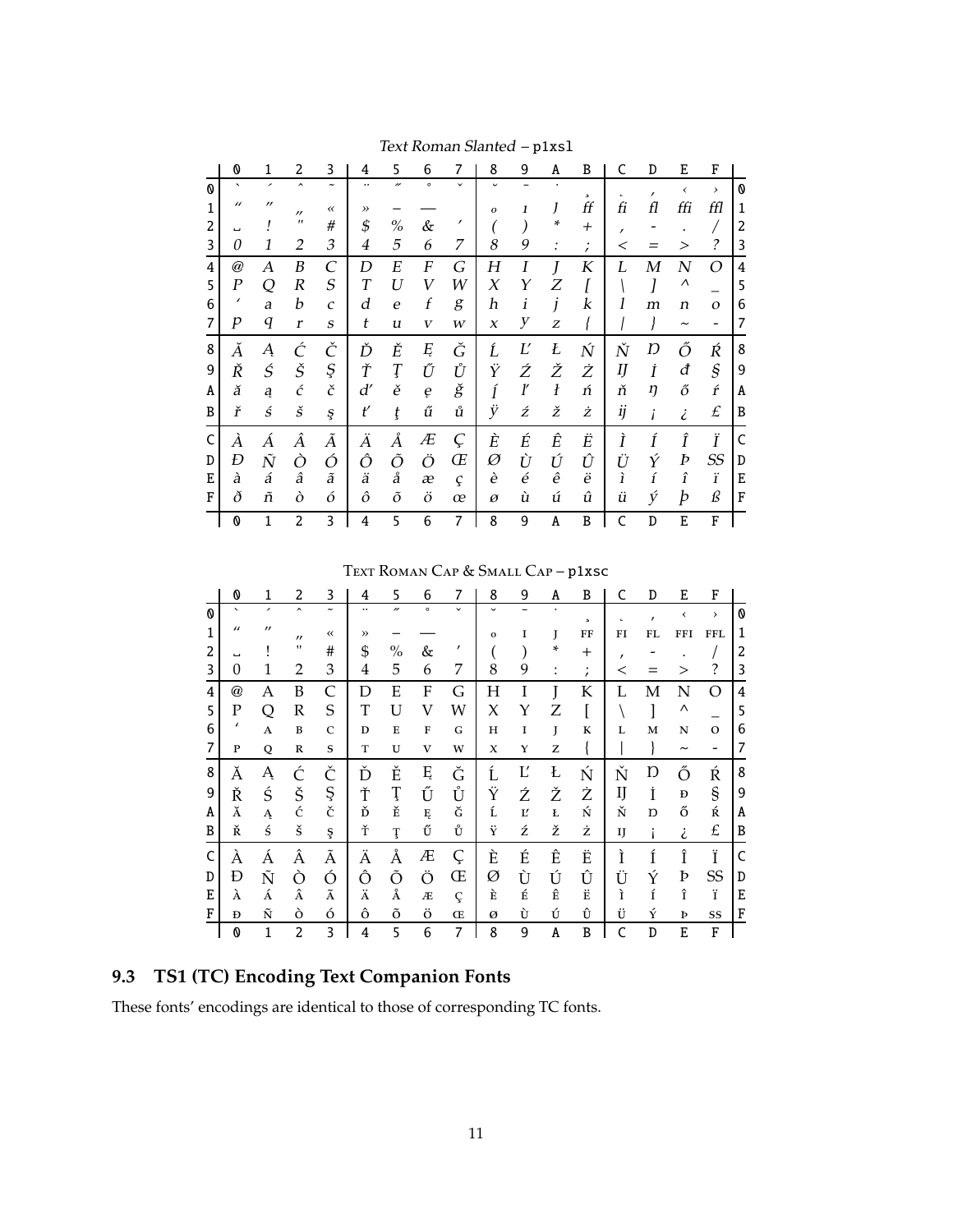|   | 0                        | 1            | 2                   | 3                     | 4        | 5                 | 6       | 7            | 8            | 9            | A            | B              | C             | D             | E              | F                        |   |
|---|--------------------------|--------------|---------------------|-----------------------|----------|-------------------|---------|--------------|--------------|--------------|--------------|----------------|---------------|---------------|----------------|--------------------------|---|
| 0 | $\overline{\phantom{0}}$ | ,            | $\hat{\phantom{a}}$ | $\tilde{\phantom{a}}$ |          | $^{\prime\prime}$ | $\circ$ | $\checkmark$ | $\checkmark$ |              |              | 5              | $\epsilon$    | ,             |                |                          | 0 |
| 1 |                          |              | п                   |                       |          |                   |         |              |              |              |              |                |               |               |                |                          | 1 |
| 2 | đ                        |              |                     |                       | \$       |                   |         |              |              |              | $\ast$       |                |               |               |                |                          | 2 |
| 3 | $\mathbf{O}$             | 1            | $\overline{2}$      | 3                     | 4        | 5                 | 6       | 7            | 8            | 9            |              |                |               |               |                |                          | 3 |
| 4 |                          |              |                     |                       |          |                   |         |              |              |              |              |                |               | $\sigma$      |                |                          | 4 |
| 5 |                          |              |                     |                       |          |                   |         | Ω            |              |              |              | I              |               | I             |                | ↓                        | 5 |
| 6 |                          |              | $\star$             | olo                   | +        |                   |         |              |              |              |              |                | ⊯             | 0             |                |                          | 6 |
| 7 |                          |              |                     |                       |          |                   |         |              |              |              |              |                |               |               |                |                          | 7 |
| 8 |                          | $\checkmark$ | ,,                  | $\checkmark$          | t        | $\ddagger$        | II      | $\%$         |              | $^{\circ}C$  | \$           | ¢              | f             | ¢             | ₩              | H                        | 8 |
| 9 | ¢                        | ₽            | £                   | $\mathbb{R}$          | ŗ        | Å.                | ₫       | TM           | $\%$ 00      | $\mathbf{I}$ | ₿            | $N_{\!\!2}$    | ٪.            | $\mathbf e$   | $\circ$        | ${\bf SM}$               | 9 |
| A |                          |              | ¢                   | £                     | $\alpha$ | ¥                 |         | $\S$         | $\cdots$     | O            | a            | $\circledcirc$ | ⇁             | $^\copyright$ | $^{\circledR}$ | $\overline{\phantom{a}}$ | A |
| B | O                        | 土            | $\overline{2}$      | $\mathbf{3}$          | ╭        | $\mu$             | I       | $\bullet$    | ፠            | $\mathbf 1$  | $\mathbf{o}$ | √              | $\frac{1}{4}$ | $\frac{1}{2}$ | $3/4$          | $\epsilon$               | B |
| D |                          |              |                     |                       |          |                   | X       |              |              |              |              |                |               |               |                |                          | D |
| F |                          |              |                     |                       |          |                   |         |              |              |              |              |                |               |               |                |                          | F |
|   | 0                        |              | 2                   | 3                     | 4        | 5                 | 6       | 7            | 8            | 9            | A            | B              | ۲             | D             | E              | F                        |   |

Text Companion Roman Upright – pcxr

*Text Companion Roman Italic* – pcxi

|   | 0                        | 1            | 2                   | 3                     | 4                        | 5                 | 6                | 7                      | 8            | 9             | A                                      | B                | C             | D             | E              | F          |   |
|---|--------------------------|--------------|---------------------|-----------------------|--------------------------|-------------------|------------------|------------------------|--------------|---------------|----------------------------------------|------------------|---------------|---------------|----------------|------------|---|
| 0 | $\overline{\phantom{0}}$ | ,            | $\hat{\phantom{a}}$ | $\tilde{\phantom{a}}$ |                          | $^{\prime\prime}$ | $\circ$          | $\checkmark$           | $\check{ }$  |               | ٠                                      | $\mathfrak{p}$   | $\pmb{\iota}$ |               |                |            | 0 |
| 1 |                          |              | $^{\prime\prime}$   |                       |                          |                   |                  |                        |              |               |                                        |                  |               |               |                |            | 1 |
| 2 | Ҍ                        |              |                     |                       | \$                       |                   |                  | ,                      |              |               | $\ast$                                 |                  | ,             |               |                |            | 2 |
| 3 | $\overline{O}$           | $\mathbf{1}$ | 2                   | 3                     | 4                        | 5                 | 6                | 7                      | 8            | 9             |                                        |                  |               |               |                |            | 3 |
| 4 |                          |              |                     |                       |                          |                   |                  |                        |              |               |                                        |                  |               | σ             |                |            | 4 |
| 5 |                          |              |                     |                       |                          |                   |                  | Ω                      |              |               |                                        | $I\!\!I$         |               | ∥             | T              | ↓          | 5 |
| 6 |                          |              | $\star$             | oļo                   | $^\mathrm{+}$            |                   |                  |                        |              |               |                                        |                  |               | ത             |                |            | 6 |
| 7 |                          |              |                     |                       |                          |                   |                  |                        |              |               |                                        |                  |               |               |                | Ξ          | 7 |
| 8 | $\check{ }$              |              | ,,                  | $\checkmark$          | $^{\mathrm{+}}$          | $\ddagger$        | II               | $\%o$                  |              | $^{\circ}C$   | $\rlap{\hspace{.04cm}/}{\rm I\!\!\!P}$ | ¢                | f             | ¢             | ₩              | N          | 8 |
| 9 | ¢                        | ₽            | £                   | $\boldsymbol{R}$      | p                        | d                 | ${\underline d}$ | $\mathbf{T}\mathbf{M}$ | $\%$ 00      | I             | ₿                                      | $N_{\! \varrho}$ | ٪.            | $\mathbf e$   | $\circ$        | ${\bf SM}$ | 9 |
| A |                          |              | ¢                   | £                     | O                        | ¥                 |                  | §                      | $\cdot\cdot$ | C             | $\boldsymbol{a}$                       | $\circledcirc$   | ᆨ             | $^\copyright$ | $^{\circledR}$ | -          | A |
| B | $\circ$                  | 士            | $\overline{c}$      | $\sqrt{3}$            | $\overline{\phantom{a}}$ | $\mu$             | Г                | $\bullet$              | ፠            | $\mathfrak 1$ | $\cal O$                               | $\sqrt{ }$       | $\frac{1}{4}$ | $1/2$         | $3/4$          | $\epsilon$ | B |
| D |                          |              |                     |                       |                          |                   | $\times$         |                        |              |               |                                        |                  |               |               |                |            | D |
| F |                          |              |                     |                       |                          |                   |                  |                        |              |               |                                        |                  |               |               |                |            | F |
|   | 0                        | 1            | 2                   | 3                     | 4                        | 5                 | 6                | 7                      | 8            | 9             | A                                      | B                | C             | D             | E              | F          |   |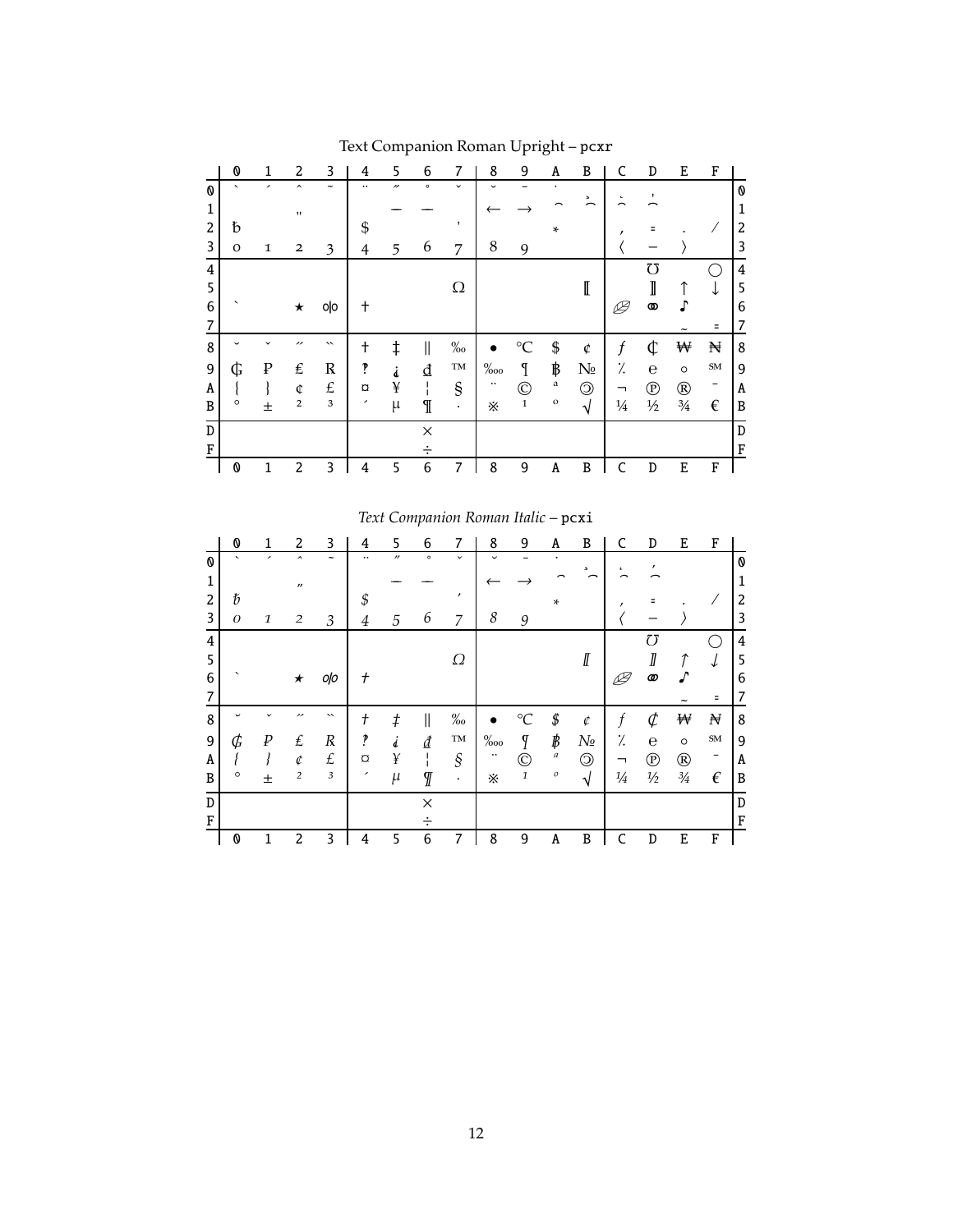|   | 0       |                  | 2                        | 3                     | 4             | 5     | 6        | 7                       | 8       | 9                | A         | B              |               | D                | E              | F          |   |
|---|---------|------------------|--------------------------|-----------------------|---------------|-------|----------|-------------------------|---------|------------------|-----------|----------------|---------------|------------------|----------------|------------|---|
| 0 | ◟       |                  | $\overline{\phantom{a}}$ | $\tilde{\phantom{a}}$ |               | "     | $\circ$  | $\checkmark$            |         |                  |           | s              | ٠             |                  |                |            | 0 |
| 1 |         |                  | $^{\prime\prime}$        |                       |               |       |          |                         |         |                  |           |                |               |                  |                |            | 1 |
| 2 | Ь       |                  |                          |                       | \$            |       |          |                         |         |                  | ¥         |                |               |                  |                |            | 2 |
| 3 | O       | 1                | $\overline{\mathbf{c}}$  | 3                     | 4             | 5     | 6        | 7                       | 8       | 9                |           |                |               |                  |                |            | 3 |
| 4 |         |                  |                          |                       |               |       |          |                         |         |                  |           |                |               | 75               |                |            | 4 |
| 5 |         |                  |                          |                       |               |       |          | Ω                       |         |                  |           | $I\!\!I$       |               |                  | 1              | ↓          | 5 |
| 6 |         |                  | $\star$                  | oļo                   | $^\mathrm{+}$ |       |          |                         |         |                  |           |                |               | Φ                |                |            | 6 |
| 7 |         |                  |                          |                       |               |       |          |                         |         |                  |           |                |               |                  |                | Ξ          | 7 |
| 8 |         |                  |                          | $\checkmark$          | t             | ŧ     | 11       | $\%o$                   |         | $\rm ^{o}C$      | \$        | ¢              | f             | $\varphi$        | ₩              | N          | 8 |
| 9 | ¢       | $\boldsymbol{P}$ | $\pounds$                | $\boldsymbol{R}$      | P             |       | ₫        | $\boldsymbol{T\!M}$     | $\%$ oo | I                | ₿         | $N_{2}$        | %             | $\boldsymbol{e}$ | $\circ$        | ${\it SM}$ | 9 |
| A |         |                  | ¢                        | $\pounds$             | O             | ¥     |          | $\mathcal{S}_{0}^{(n)}$ |         | $\copyright$     | a         | $\circledcirc$ |               | $^{\copyright}$  | $^{\circledR}$ | -          | A |
| B | $\circ$ | 土                | $\overline{2}$           | $\mathfrak{Z}$        | ╭             | $\mu$ | Г        | ٠                       | ፠       | $\boldsymbol{1}$ | $\cal{O}$ | $\sqrt{ }$     | $\frac{1}{4}$ | $1/2$            | $3/4$          | $\epsilon$ | B |
| D |         |                  |                          |                       |               |       | $\times$ |                         |         |                  |           |                |               |                  |                |            | D |
| F |         |                  |                          |                       |               |       |          |                         |         |                  |           |                |               |                  |                |            | F |
|   | 0       |                  | 2                        | 3                     | 4             | 5     | 6        | 7                       | 8       | 9                | A         | B              |               | D                | E              | F          |   |

#### Text Companion Roman Slanted – pcxsl

## **9.4 Math Fonts**

These fonts' encodings are identical to those of corresponding CM and  $\mathcal{A}_{M}S$  Math fonts. Additional math fonts are provided.

Math Italic (Corresponding to CMMI) – pxmi

|                | O                     |                |                         | 3             | 4        | 5                              | 6              | 7         | - 8 | - 9                | A | B                                                           |              | D                         | Ε                | F                       |           |
|----------------|-----------------------|----------------|-------------------------|---------------|----------|--------------------------------|----------------|-----------|-----|--------------------|---|-------------------------------------------------------------|--------------|---------------------------|------------------|-------------------------|-----------|
| 0              | Г                     | Δ              | Θ                       | $\Lambda$     | Ξ        | П                              | $\sum$         | $\gamma$  | Ф   | $\Psi$             | Ω | $\alpha$                                                    |              | $\beta$ $\gamma$          | $\delta$         | $\epsilon$              | <b>10</b> |
| 1 <sup>1</sup> |                       | $\zeta$ $\eta$ | $\theta$                | $\iota$       | $\kappa$ | $\lambda$ $\mu$                |                | $\nu$     |     | $\xi$ $\pi$ $\rho$ |   | $\sigma$                                                    | $\tau$       | $\boldsymbol{v}$          |                  | $\phi \chi$             | $\vert$ 1 |
| 2 <sub>1</sub> | ψ                     | $\omega$       | $\varepsilon$           | $\vartheta$   |          | $\omega$ $\varrho$ $\varsigma$ |                | $\varphi$ |     |                    |   | $\rightarrow$                                               | $\mathsf{C}$ | $\mathbf{z} = \mathbf{z}$ | $\triangleright$ | $\blacktriangleleft$    | $\vert$ 2 |
| 3              | $\mathbf{O}$          | $\mathbf{1}$   | $\overline{\mathbf{2}}$ |               |          |                                |                | 3 4 5 6 7 | 8 9 |                    |   | $\mathcal{L}(\mathcal{A})$ , $\mathcal{L}(\mathcal{A})$     | $\prec$      |                           | $>$ $\star$      |                         | 3         |
| 4 <sup>1</sup> | $\partial$            | A              | B                       | C             | D        | E                              | F              | G         |     | $H$ $I$ $J$        |   | $K \mid$                                                    | L            | М                         | N                | $\overline{O}$          | $\vert 4$ |
| <b>5</b> I     | $\boldsymbol{P}$      | Q              | R                       | S             | T        | U                              | V              | W         |     |                    |   | $X$ $Y$ $Z$ $b$                                             | $\natural$   | $\sharp$                  |                  | $\frown$                | $\vert$ 5 |
| <sup>6</sup>   | ℓ                     | $\mathfrak a$  | $\boldsymbol{b}$        | $\mathcal{C}$ |          |                                |                |           |     |                    |   | $d \quad e \quad f \quad g \quad h \quad i \quad j \quad k$ | l            | m                         | $\overline{n}$   | $\mathcal{O}$           | 6         |
| 7              | $\boldsymbol{p}$      | q              | r                       | S             |          | $t\quad u$                     | $\overline{v}$ | w         |     |                    |   | $x \quad y \quad z \quad t \quad y$                         |              | $\wp$                     | $\rightarrow$    | $\widehat{\phantom{a}}$ | 7         |
|                | $\boldsymbol{\Omega}$ | $\mathbf{1}$   | 2                       | 3             | 4        | 5 <sup>5</sup>                 | - 6            | 7         | 8   | 9                  | A | B                                                           | C            | D                         | Е                | $\mathbf{F}$            |           |

Math Italic (Corresponding to CMMI) used with the varg option – pxmi1

|                         | O                | 1             | 2              | 3             | 4              | 5.                         | 6              |                | 8                | 9                | A                | B           | C             | D             | E.               | F                       |                |
|-------------------------|------------------|---------------|----------------|---------------|----------------|----------------------------|----------------|----------------|------------------|------------------|------------------|-------------|---------------|---------------|------------------|-------------------------|----------------|
| 0                       |                  | Δ             | Θ              | $\Lambda$     | Ξ              | П                          | Σ              | $\gamma$       | Ф                | Ψ                | Ω                | $\alpha$    | β             | $\gamma$      | $\delta$         | $\epsilon$              | 10             |
| $1\vert$                |                  | η             | θ              | $\iota$       | к              | $\lambda$                  | $\mu$          | $\nu$          | ξ                | $\pi$            | $\rho$           | $\sigma$    | τ             | $\upsilon$    | φ                | $\chi$                  | 1              |
| 2                       | ψ                | $\omega$      | ε              | $\vartheta$   | $\varpi$       | Q                          | $\varsigma$    | φ              |                  |                  |                  |             | $\mathsf{c}$  | $\mathfrak s$ | $\triangleright$ | ◀                       | <sup>2</sup>   |
| $\overline{\mathbf{3}}$ | $\mathbf{O}$     | 1             | $\overline{2}$ | 3             | $\overline{4}$ | 5                          | 6              | $\overline{7}$ | 8                | 9                | $\bullet$        | $\prime$    | $\,<\,$       |               | >                | $\star$                 | $\vert$ 3      |
| 4                       | $\partial$       | A             | B              | C             | D              | E                          | F              | G              | $H_{\rm}$        | $\boldsymbol{I}$ | $\overline{1}$   | K           | L             | М             | N                | Ω                       | $\vert 4$      |
| 5                       | $\boldsymbol{P}$ |               | R              | S             | T              | U                          | V              | W              | X                | $\gamma$         | Ζ                | $\mathbf b$ | þ             | Ħ,            |                  |                         | l 5            |
| 6                       | ℓ                | $\mathfrak a$ | b              | $\mathcal{C}$ | d              | $\epsilon$                 |                | g              | $\boldsymbol{h}$ | $\iota$          | 1                | $\kappa$    | l             | m             | n                | $\mathcal{O}$           | 16             |
| 7                       | p                | q             | r              | S             | t              | $\boldsymbol{\mathcal{u}}$ | $\overline{v}$ | w              | $\mathcal{X}$    | y                | $\boldsymbol{z}$ | $\iota$     | $\mathcal{I}$ | $\wp$         | $\rightarrow$    | $\widehat{\phantom{m}}$ | $\overline{7}$ |
|                         | 0                |               | 2              | 3             | 4              | 5.                         | 6              | 7              | 8                | 9                | A                | B           |               | D             | E                | F                       |                |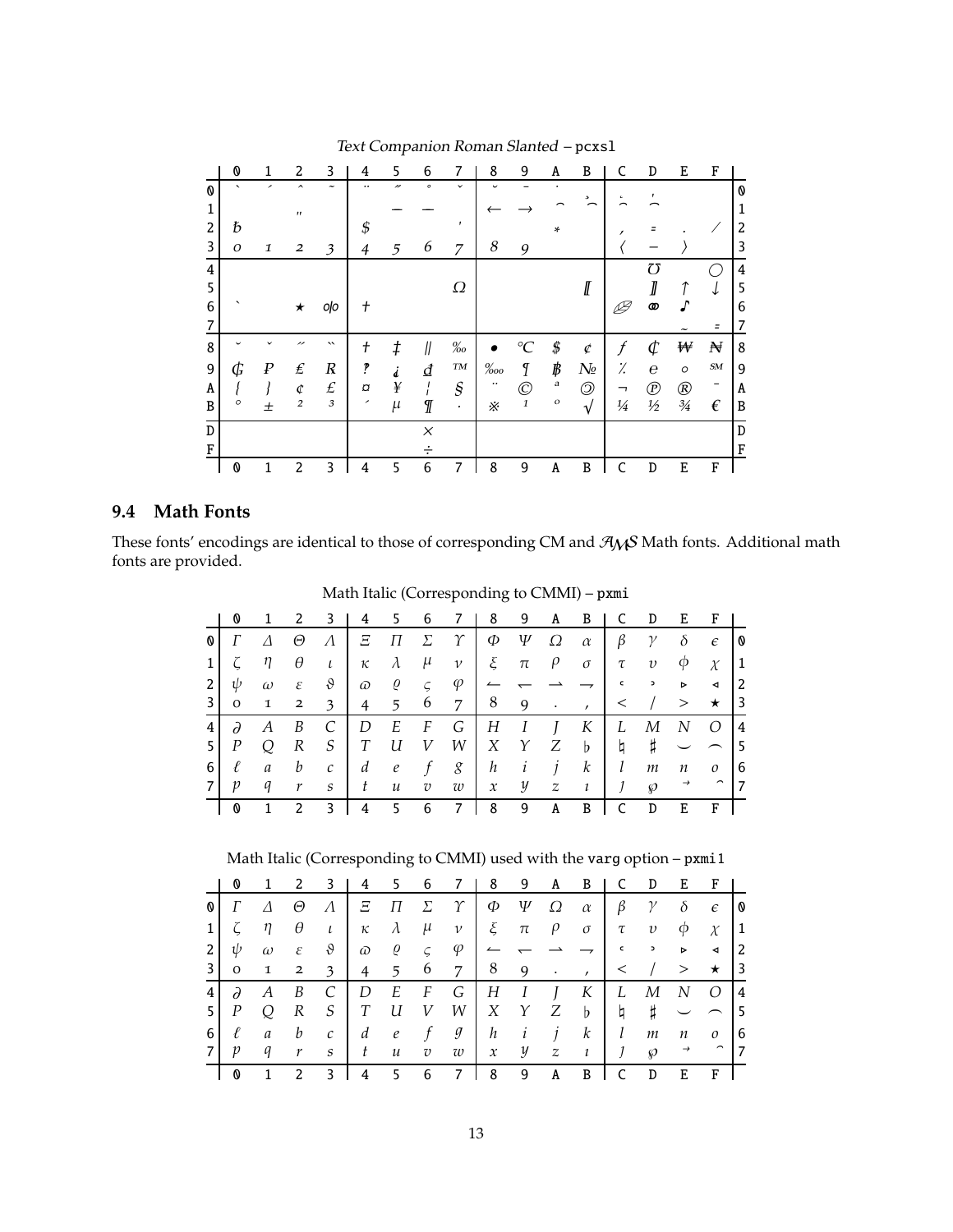|   | O |               | 2                          | 3              | 4              | 5.            | -6             | 7              | 8              | 9              | A              | B        | C             | D          | E | F                        |              |
|---|---|---------------|----------------------------|----------------|----------------|---------------|----------------|----------------|----------------|----------------|----------------|----------|---------------|------------|---|--------------------------|--------------|
| O |   |               | Θ                          | Λ              | Ξ              | П             | $\Sigma$       | $\Upsilon$     | Φ              | Ψ              | Ω              | $\alpha$ | β             | $\gamma$   | δ | $\epsilon$               | l 0          |
|   |   | η             | θ                          |                | κ              | $\lambda$     | $\mu$          | $\mathcal V$   | ξ              | $\pi$          | $\rho$         | $\sigma$ | $\tau$        | $\upsilon$ | φ | $\chi$                   | $\mathbf{1}$ |
| 2 | ψ | $\omega$      | $\boldsymbol{\varepsilon}$ | $\vartheta$    | $\varpi$       | 6             | $\varsigma$    | φ              |                |                |                |          |               |            |   |                          |              |
|   |   |               |                            |                |                |               |                |                |                |                |                |          |               |            |   |                          | 3            |
| 4 |   | N             | B                          | Œ              | $\mathfrak{D}$ | E             | $\mathfrak{F}$ | $\mathfrak{G}$ | $\mathfrak{H}$ | $\mathfrak{I}$ | $\mathfrak{I}$ | я        | $\mathcal{L}$ | M          | N | $\mathfrak D$            | 4            |
| 5 | К | $\mathfrak Q$ | R                          | $\mathfrak{S}$ | $\mathfrak X$  | $\mathfrak u$ | $\mathfrak{B}$ | $\mathfrak W$  | $\mathfrak{X}$ | $\mathfrak{Y}$ | 3              |          |               |            |   |                          | 5            |
| 6 |   | $\mathfrak a$ | b                          | $\mathfrak{c}$ | d              | e             |                | $\mathfrak{g}$ | b              | t              |                | ť        |               | m          | π | O                        | 6            |
|   | n | a             | r                          | $\mathfrak{s}$ |                | u             | v              | w              | X              | ŋ              | 3              |          |               |            |   | $\overline{\phantom{0}}$ |              |
|   | O |               | 2                          | 3              | 4              | 5             | 6              |                | 8              | 9              | A              | B        |               | D          | E | F                        |              |

Math Italic A – pxmia

Math Symbols (Corresponding to CMSY) – pxsy

|     | Ø                          |                        | <sup>2</sup>  | 3             | 4              | 56                |   | $\overline{7}$                                                                                                                                    | 89     |                     | $\mathbf{A}$   | B            |                | D                                                             | EFI             |               |                 |
|-----|----------------------------|------------------------|---------------|---------------|----------------|-------------------|---|---------------------------------------------------------------------------------------------------------------------------------------------------|--------|---------------------|----------------|--------------|----------------|---------------------------------------------------------------|-----------------|---------------|-----------------|
| 0   |                            | $\blacksquare$ .       | $\times$      | $\ast$        |                | $\div$ $\diamond$ | 土 | $\pm$                                                                                                                                             |        | $\oplus$ $\ominus$  | $\otimes$      | ⊘            | $\odot$        | $\bigcirc$                                                    | $\circ$         | $\bullet$     | 10              |
|     | $\asymp$                   | <b>E</b>               | $\subseteq$   |               |                |                   |   | $2 \leq \geq \leq \leq \geq$                                                                                                                      | $\sim$ | $\approx$ $\subset$ |                | $\supset$ +  |                | $\ll \gg \prec > 1$                                           |                 |               |                 |
|     | $\leftarrow$ $\rightarrow$ |                        | $\uparrow$    | $\downarrow$  |                |                   |   | $ \leftrightarrow \nearrow \searrow z  \Leftarrow \Rightarrow \uparrow$                                                                           |        |                     |                | $\downarrow$ |                | $\Leftrightarrow \quad \diagdown\quad \swarrow \quad \propto$ |                 |               | $\overline{2}$  |
| 3 I | $\prime$                   | $\infty$               |               |               |                |                   |   | $\in$ $\exists$ $\bot$ $\vee$ $\bot$ $\bot$ $\bot$ $\exists$ $\bot$                                                                               |        |                     |                |              |                | $\emptyset$   $\mathfrak{R}$ $\mathfrak{I}$ T $\bot$          |                 |               | $\vert$ 3       |
|     | $\aleph$                   | $\mathcal{A}$          | $\mathcal{B}$ | $\mathcal{C}$ |                |                   |   | $\mathcal{D} \quad \mathcal{E} \quad \mathcal{F} \quad \mathcal{G} \mid \mathcal{H} \quad I \quad \mathcal{J} \quad \mathcal{K} \mid \mathcal{L}$ |        |                     |                |              |                | M N O   4                                                     |                 |               |                 |
| 51  | $\mathcal{P}^-$            | Q                      |               |               |                |                   |   | $R$ $S$   $T$ $U$ $V$ $W$   $X$ $Y$ $Z$ $U$                                                                                                       |        |                     |                |              | $\cap$         | ⊎ ∧ ∨  5                                                      |                 |               |                 |
| 6   | $\vdash$                   | $-$                    | t             |               |                |                   |   |                                                                                                                                                   |        |                     |                | $\parallel$  | $\updownarrow$ | $\mathbb{I}$ \                                                |                 | $\mathcal{L}$ | l 6             |
| 7 I |                            | $\sqrt{ }$ II $\nabla$ |               |               |                |                   |   |                                                                                                                                                   |        |                     |                |              |                | $\clubsuit \diamond \diamond \heartsuit \spadesuit$           |                 |               | $\overline{17}$ |
|     | 0                          | 1                      | 2             | 3             | $\overline{4}$ | 5 6               |   |                                                                                                                                                   | 7   8  | 9                   | $\overline{A}$ | B            | C              | D                                                             | $E$ $F$ $\vert$ |               |                 |

## Math Symbols A (Corresponding to MSAM) – pxsya

|                | Ø                       | 1                       | 2                 | 3                 | 4          | 5.                          | 6             | 7                   | 8                        | 9                        | A                    | B                    |                    | D                  | E                | $\mathbf{F}$  |           |
|----------------|-------------------------|-------------------------|-------------------|-------------------|------------|-----------------------------|---------------|---------------------|--------------------------|--------------------------|----------------------|----------------------|--------------------|--------------------|------------------|---------------|-----------|
| 0              | ⊡                       | ⊞                       | ⊠                 | □                 |            | $\bullet$                   | ♦             | ٠                   |                          | O                        | $\Rightarrow$        | $\leftrightharpoons$ | Β                  | ⊩                  | ⊪                | Þ.            | 10        |
| $\mathbf{1}$   | $\rightarrow$           | $\leftarrow$            | ⇇                 | $\Rightarrow$     | $\uparrow$ | ⇊                           | $\sqrt{1}$    | L                   | 1                        |                          | $\rightarrowtail$    | $\leftarrow$         | $\leftrightarrows$ | $\rightleftarrows$ | $\mathcal{A}$    | Ļ,            | l 1       |
| $\mathbf{2}$   | $\rightsquigarrow$      | $\leftrightarrow$       | $\leftrightarrow$ | $\leftrightarrow$ | ≗          | $\lambda$                   | $\gtrsim$     | $\gtrapprox$        | $\overline{\phantom{0}}$ | $\ddot{\phantom{0}}$     |                      | ≑                    | $\triangleq$       | $\precsim$         | $\lesssim$       | $\lessapprox$ | 2         |
| $\overline{3}$ | ⋞                       | $\geq$                  | ⋞                 | ⋟                 | $\leq$     | $\leq$                      | $\leq$        | $\leq$   $\sqrt{ }$ |                          |                          |                      | ≒                    | $\geqslant$        | $\geq$             | $\geqslant$      | ≷             | $\vert$ 3 |
| 4              | E.                      | ⊐                       | $\triangleright$  | $\triangleleft$   | ⊵          | $\triangleq$                | $\star$       | $\phi$              | $\blacktriangledown$     | $\rightarrow$            | $\blacktriangleleft$ | $\rightarrow$        | $\leftarrow$       | Δ                  | $\blacktriangle$ | $\nabla$      | ا 4       |
| 5 <sub>1</sub> | $\overline{\mathbf{r}}$ | $\leq$                  | $\geq$            | $\leq$            |            | $\leqslant$ $\qquad$ $\neq$ | $\Rightarrow$ | ⇚                   | $\checkmark$             | $\overline{\Lambda}$     | $\overline{\wedge}$  | ⊼                    | $\angle$           | L                  | ∢                | $\alpha$      | ۱5        |
| 6              | $\check{ }$             | $\widehat{\phantom{m}}$ | ⋐                 | ⋑                 | ⋓          | ⋒                           | 人             | $\vee$              | $\lambda$                | $\overline{\mathcal{K}}$ | $\subseteq$          | ⊇                    | $\cong$            |                    | ≎ ≪ ≫            |               | <b>16</b> |
| $\overline{7}$ | г                       |                         | ®                 | $\circledS$       | ⋔          | $\pm$                       | $\backsim$    | $\leq$              | L.                       | $\Box$                   | Æ                    |                      | T                  | $^{\circ}$         | ⊛                | $\Theta$      | 17        |
|                | O                       | 1                       | 2                 | 3                 | 4          | 5.                          | -6            | 7                   | 8                        | 9                        | A                    | B                    | C                  | D                  | Ε                | $\mathbf{F}$  |           |

## Math Symbols B (Corresponding to MSBM) – pxsyb

|              | 0            |              |             | 3                     | 4               | 5         | 6             |   | 8                 | 9                  | A            | B             |                           | D                 | Е           | F            |    |
|--------------|--------------|--------------|-------------|-----------------------|-----------------|-----------|---------------|---|-------------------|--------------------|--------------|---------------|---------------------------|-------------------|-------------|--------------|----|
| O            |              | ≩            | ≰           | ≱                     | ≮               | ≯         | $\star$       | ⊁ | ≨                 | ≩                  | ≰            | ≱             | ≤                         | ≥                 | ≰           | ≱            | 0  |
|              | ⋨            | $\gtrsim$    |             | ≳                     | ≸               | ≱         | ≨             | ≩ | ⋨                 | ⋩                  | ⋦            | ⋧             | $\boldsymbol{\downarrow}$ | ≇                 |             |              | 1  |
| 2            | ⊊            | ⊋            | ⊈           | ⊉                     | ⊊               | ⊋         | ⊊             | ⊋ | ⊊                 | ⊋                  | ⊈            | ⊉             | $\#$                      | ł                 | ł           | И            | 2  |
| $\mathbf{3}$ | Y            | ⊮            | ⊭           | ⊭                     | 坠               | ⋬         | ⋪             | ⋫ | $\leftarrow$      | $\rightarrow$      | $\leftarrow$ | $\Rightarrow$ | ⇔                         | $\leftrightarrow$ | ⋇           | Ø            | 3  |
| 4            | ∄            | A            | $\mathbb B$ | C                     | $_{\mathbb{D}}$ | E         | F             | G | Η                 | I                  | J            | К             | L                         | $\mathbb M$       | $\mathbb N$ | $\mathbb{O}$ | 4  |
| 5            | $\mathbb{P}$ | Q            | $\mathbb R$ | S                     | Т               | U         | $\mathbb {V}$ | W | $\mathbb X$       | $\mathbb{Y}$       | $\mathbb Z$  |               |                           |                   |             |              |    |
| 6            | E.           | G            |             |                       |                 |           |               | ð | $\overline{\sim}$ |                    |              |               | ⋖                         | ⋗                 | $\ltimes$   | $\rtimes$    | 6  |
|              |              | $\mathbf{H}$ |             | $\tilde{\phantom{a}}$ | $\approx$       | $\approx$ | వ             | ⋩ | $\curvearrowleft$ | $\curvearrowright$ | F            | κ             | $\mathbbm{k}$             | ħ                 | ħ           | Э            | ۱7 |
|              | 0            |              | 2           | 3                     | 4               | 5.        | 6             |   | 8                 | 9                  | A            | B             | C                         | D                 | Ε           | F            |    |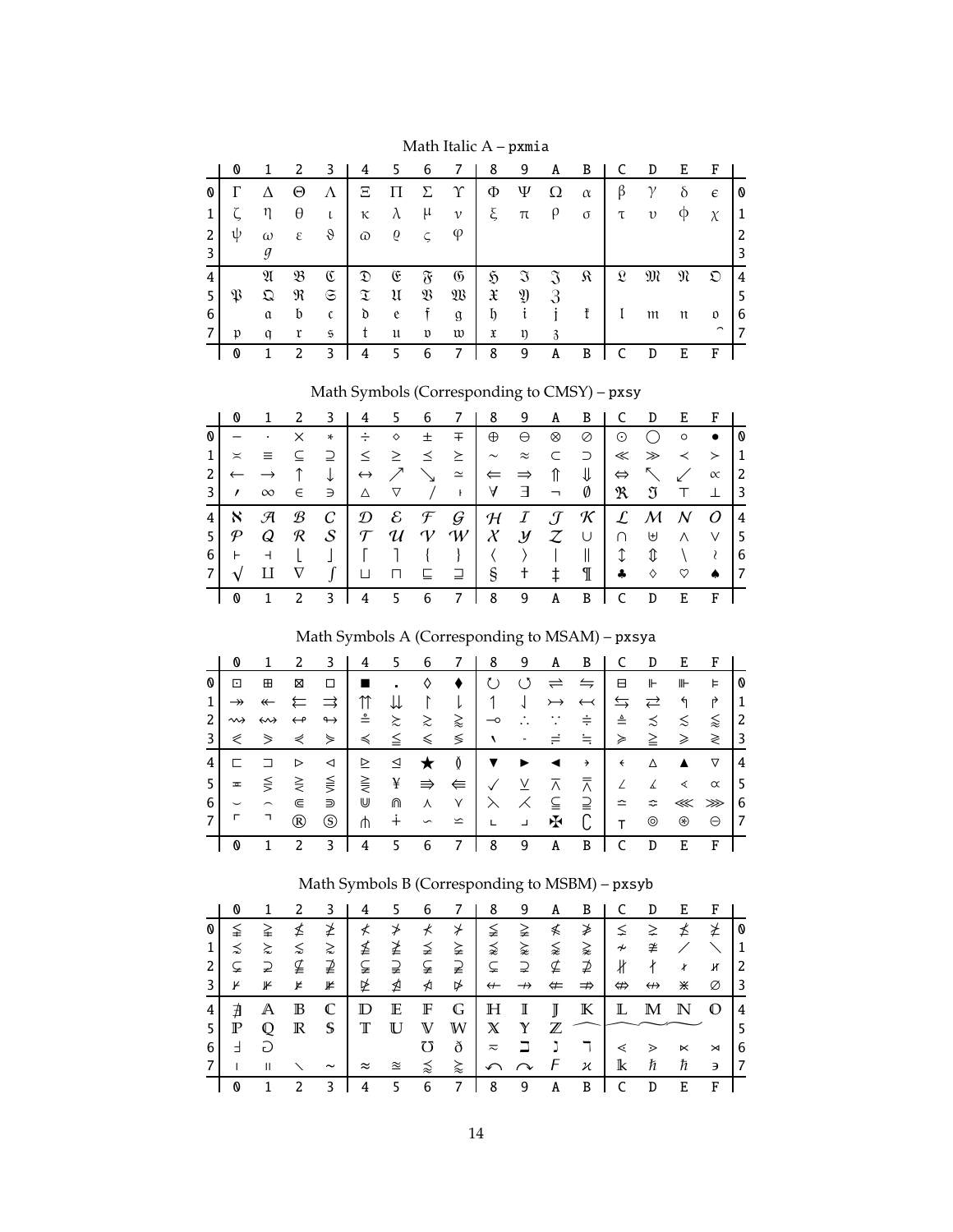|   | O |   | 2                 | 3                   | 4        |    | 6  |                   | 8                | 9 | A  | B        |           | D             | E  | F      |   |
|---|---|---|-------------------|---------------------|----------|----|----|-------------------|------------------|---|----|----------|-----------|---------------|----|--------|---|
| 0 |   |   |                   | ⊪                   | ╢        | ╠  | 11 |                   |                  |   |    | #        | H         | :≈            | :∼ | ∷≈     | O |
| 1 |   |   |                   |                     |          |    |    |                   |                  | ⊫ | ⊪  | ≅        |           | ≧             | ≴  | ≵      | 1 |
| 2 | ≴ | ≵ | ≴                 | ≵                   | ⊀        | ⋡  | ≸  | ≹                 | ≠                | ≠ | ∱  | ≠        | $\neq$    | $\,$ $\,\neq$ | ≢  | $\tau$ | 2 |
| 3 | ≉ | ⊄ | ⊅                 | ≮                   | ≯        | ≉  | ≇  | ≴                 | ≵                | ≰ | ≱  | ≄        | ∉         | ∌             | ∉  | ∌      | 3 |
| 4 | ⋢ | ⊉ |                   |                     |          |    |    |                   |                  |   | -3 | ع        | ೫         | zz            | 2  | e      | 4 |
|   |   |   | €                 | ◎                   | ခ        | စ  | ⋔  | ᠗                 | ⋉                | ⋊ | ⋈  | $\times$ | $\bowtie$ | $\times$      | ♦  |        | 5 |
| 6 | A | ⋢ | ⊅                 | ← ÷                 | --→      | ←→ | ⇜  | $\nrightarrow$    | $\overline{\bf}$ | 困 | ⊠  | ◫        | ☑         | ß             | λ  | λ      | 6 |
|   | ♧ |   |                   | ۵                   |          |    | ↖  |                   | π                | Ш |    |          | 田         | 田             | I  | I      | 7 |
| 8 |   |   | ஈ                 | ←⊡                  |          | ↢  | ↭  | $\leftrightarrow$ | □⇒               |   | ⊡⇒ | ⇔⊡       | ⇔         | ⇔             | ↭  | ⇔      | 8 |
| 9 | ◇ |   | $\leftrightarrow$ | $\odot \rightarrow$ | $\Theta$ |    |    |                   |                  |   |    |          |           |               |    |        | 9 |
|   | O |   | 2                 | 3                   | 4        | 5  | 6  | 7                 | 8                | 9 | A  | B        |           | D             | E  | F      |   |

Math Symbols C – pxsyc

# Math Extension (Corresponding to CMEX) – pxex

|                         | 0 |         |                | 3            | 4 | 5             | 6                      |                                                                                                                                                                                                                                                                                                                                                                                                                        | 8 | 9 | A | B                                                         |              | D            | E | F           |                         |
|-------------------------|---|---------|----------------|--------------|---|---------------|------------------------|------------------------------------------------------------------------------------------------------------------------------------------------------------------------------------------------------------------------------------------------------------------------------------------------------------------------------------------------------------------------------------------------------------------------|---|---|---|-----------------------------------------------------------|--------------|--------------|---|-------------|-------------------------|
| 0                       |   |         |                |              |   |               |                        |                                                                                                                                                                                                                                                                                                                                                                                                                        |   |   |   | $\rightarrow$                                             | $\mathbf{I}$ | $\mathbf{I}$ |   |             | $\boldsymbol{\theta}$   |
| $\mathbf 1$             |   |         |                |              |   |               |                        |                                                                                                                                                                                                                                                                                                                                                                                                                        |   |   |   |                                                           |              |              |   |             | $\mathbf{1}$            |
| $\overline{2}$          |   |         |                |              |   |               |                        |                                                                                                                                                                                                                                                                                                                                                                                                                        |   |   |   |                                                           |              |              |   |             | $\overline{2}$          |
| 3                       |   |         |                |              |   |               | $\mathbf{I}$           |                                                                                                                                                                                                                                                                                                                                                                                                                        |   |   |   | $\mathcal{F}$                                             | ₹            |              |   | $\mathsf I$ | $\overline{\mathbf{3}}$ |
| $\overline{\mathbf{4}}$ |   | J       | $\blacksquare$ | $\mathbf{u}$ |   | $\rightarrow$ |                        |                                                                                                                                                                                                                                                                                                                                                                                                                        |   |   |   | $\oint \phi \odot \bigcirc \phi \oplus \phi \otimes \phi$ |              |              |   |             | $\overline{4}$          |
| $\overline{5}$          | Σ | $\prod$ |                | $\int$ U     |   |               |                        | $\textbf{H} \textbf{A} \textbf{B} \textbf{C} \textbf{C} \textbf{C} \textbf{D} \textbf{C} \textbf{D} \textbf{C} \textbf{D} \textbf{C} \textbf{D} \textbf{D} \textbf{C} \textbf{D} \textbf{D} \textbf{D} \textbf{D} \textbf{D} \textbf{D} \textbf{D} \textbf{D} \textbf{D} \textbf{D} \textbf{D} \textbf{D} \textbf{D} \textbf{D} \textbf{D} \textbf{D} \textbf{D} \textbf{D} \textbf{D} \textbf{D} \textbf{D} \textbf{$ |   |   |   |                                                           |              |              |   |             | $\vert$ 5               |
| 6                       |   |         |                |              |   |               |                        |                                                                                                                                                                                                                                                                                                                                                                                                                        |   |   |   | $\frac{1}{2}$                                             |              |              |   |             | $6\phantom{.}6$         |
| $\overline{7}$          |   |         |                |              |   |               | $\sqrt{1-\frac{1}{2}}$ | $\,$ H                                                                                                                                                                                                                                                                                                                                                                                                                 |   |   |   |                                                           |              |              |   |             | 7                       |
|                         | 0 |         | 2              | 3            |   | 5             | 6                      | 7                                                                                                                                                                                                                                                                                                                                                                                                                      | 8 | 9 | A | B                                                         |              | D            | E | F           |                         |